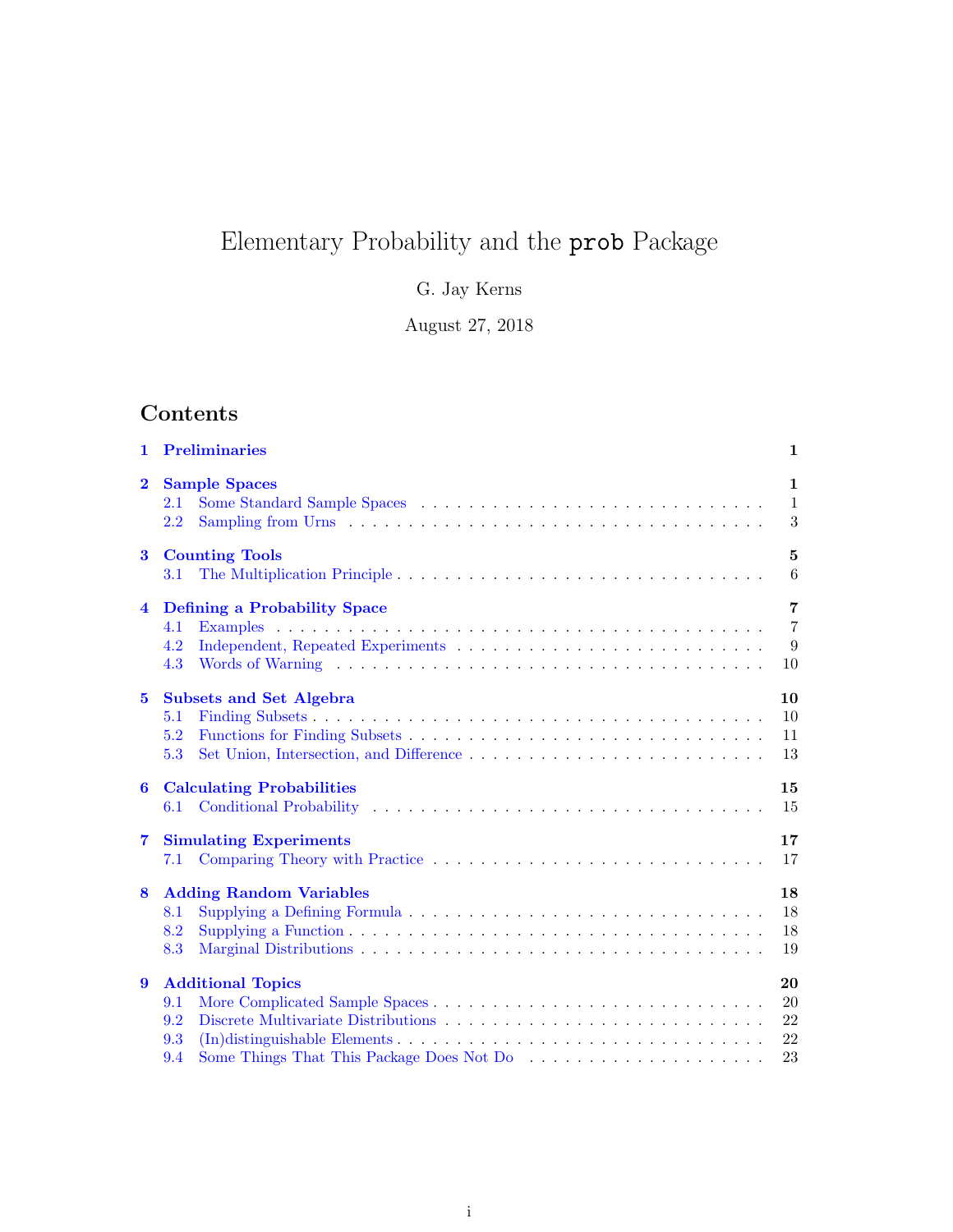# <span id="page-1-0"></span>1 Preliminaries

This document is designed to get a person up and running doing elementary probability in R using the prob package. In addition to prob, you will want to install the combinat package in order to use a couple of functions, but other than that a base installation of R should be more than enough.

The prerequisites are minimal. The term "data frame" should ring a bell, along with some common tricks like using 1:6 to represent the integers from 1 to 6. That being said, please note that this document is not a treatise on probability. The reader should have a passing familiarity with the basic tenets of probability and some of the topics that are customarily studied to be able to follow along.

In the interest of space, most of the examples described below are uncharacteristically small and do not fully showcase the true computational power of R. Nevertheless, the goal is for these small examples to serve as a starting point from which users can investigate more complicated problems at their leisure.

# <span id="page-1-1"></span>2 Sample Spaces

The first step is to set up a sample space, or set of possible outcomes of an experiment. In the prob package, the most simple form of a sample space is represented by a data frame, that is, a rectangular collection of variables. Each row of the data frame corresponds to an outcome of the experiment.

This is the primary way we will represent a sample space, both due to its simplicity and to maximize compatibility with the R Commander by John Fox. However, this structure is not rich enough to describe some of the more interesting probabilistic applications we will encounter. To handle these we will need to consider the more general *list* data structure. See the last section for some remarks in this direction.

Note that the machinery doing the work to generate most of the sample spaces below is the expand.grid() function in the base package, also combn() in combinat and new but related permsn().

### <span id="page-1-2"></span>2.1 Some Standard Sample Spaces

The prob package has some functions to get one started. For example, consider the experiment of tossing a coin. The outcomes are  $H$  and  $T$ . We can set up the sample space quicky with the tosscoin() function:

```
> tosscoin(1)
 toss1
1 H
2 T
```
The number 1 tells tosscoin() that we only want to toss the coin once. We could toss it three times:

```
> tosscoin(3)
```

|   |   | toss1 toss2 toss3 |   |
|---|---|-------------------|---|
| 1 | Η | Η                 | Η |
| 2 | T | Н                 | Η |
| 3 | Η | T                 | Η |
| 4 | T | T                 | Η |
| 5 | Η | Η                 | Т |
| 6 | Т | Η                 | Т |
| 7 | Η | T                 | Т |
| 8 | Τ | Т                 | Τ |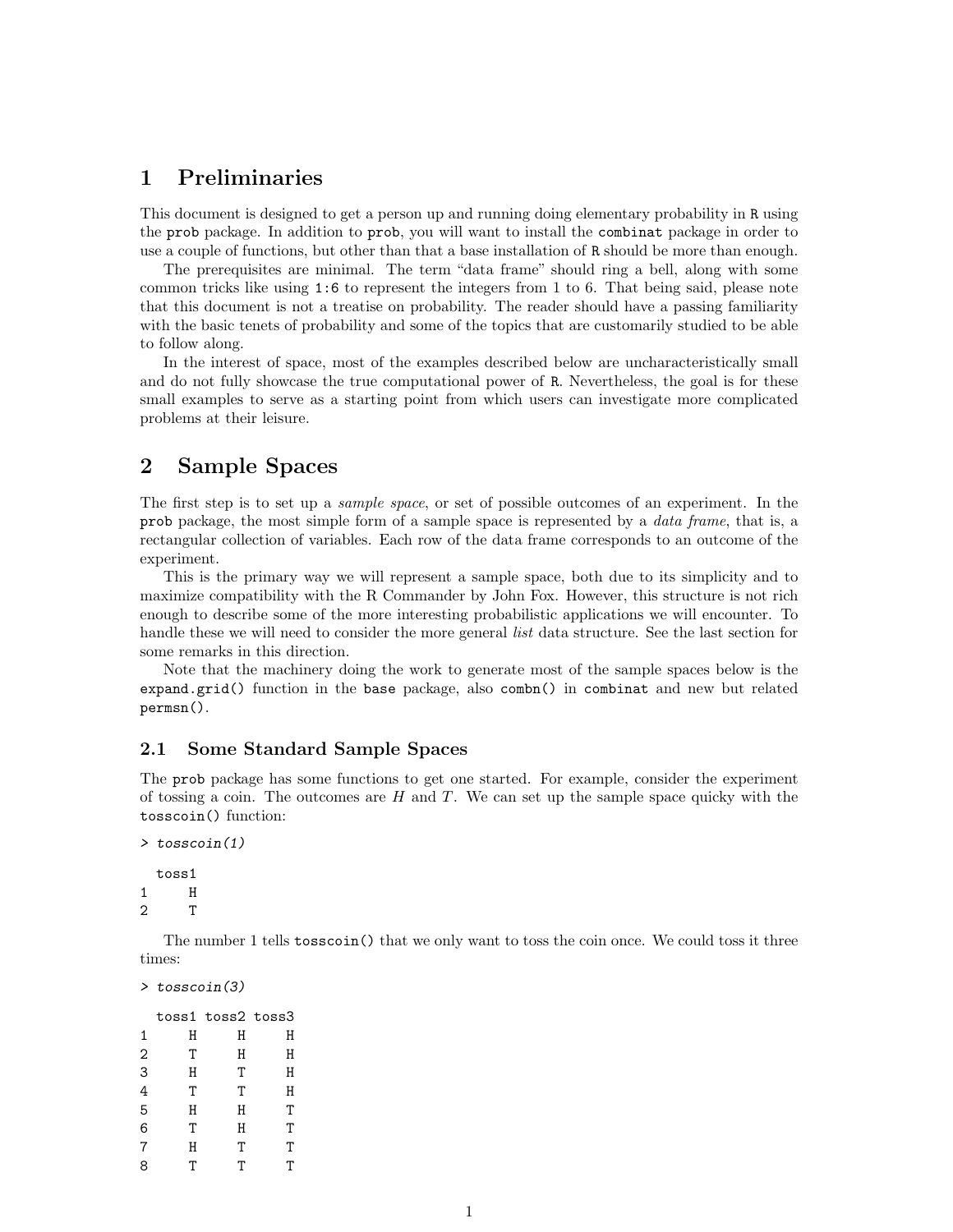As an alternative, we could consider the experiment of rolling a fair die:

> rolldie(1)

The rolldie() function defaults to a 6-sided die, but we can change it with the nsides argument. Typing rolldie(3, nsides = 4) would be for rolling a 4-sided die three times.

Perhaps we would like to draw one card from a standard set of playing cards (it is a long data frame):

> cards()

|                | rank           | suit    |
|----------------|----------------|---------|
| 1              | $\overline{c}$ | Club    |
| $\overline{c}$ | 3              | Club    |
| 3              | $\overline{4}$ | Club    |
| 4              | 5              | Club    |
| 5              | 6              | Club    |
| 6              | 7              | Club    |
| $\overline{7}$ | 8              | Club    |
| 8              | 9              | Club    |
| 9              | 10             | Club    |
| 10             | J              | Club    |
| 11             | Q              | Club    |
| 12             | K              | Club    |
| 13             | A              | Club    |
| 14             | $\overline{c}$ | Diamond |
| 15             | 3              | Diamond |
| 16             | 4              | Diamond |
| 17             | 5              | Diamond |
| 18             | 6              | Diamond |
| 19             | 7              | Diamond |
| 20             | 8              | Diamond |
| 21             | 9              | Diamond |
| 22             | 10             | Diamond |
| 23             | J              | Diamond |
| 24             | Q              | Diamond |
| 25             | K              | Diamond |
| 26             | A              | Diamond |
| 27             | $\mathbf{c}$   | Heart   |
| 28             | 3              | Heart   |
| 29             | 4              | Heart   |
| 30             | 5              | Heart   |
| 31             | 6              | Heart   |
| 32             | 7              | Heart   |
| 33             | 8              | Heart   |
| 34             | 9              | Heart   |
| 35             | 10             | Heart   |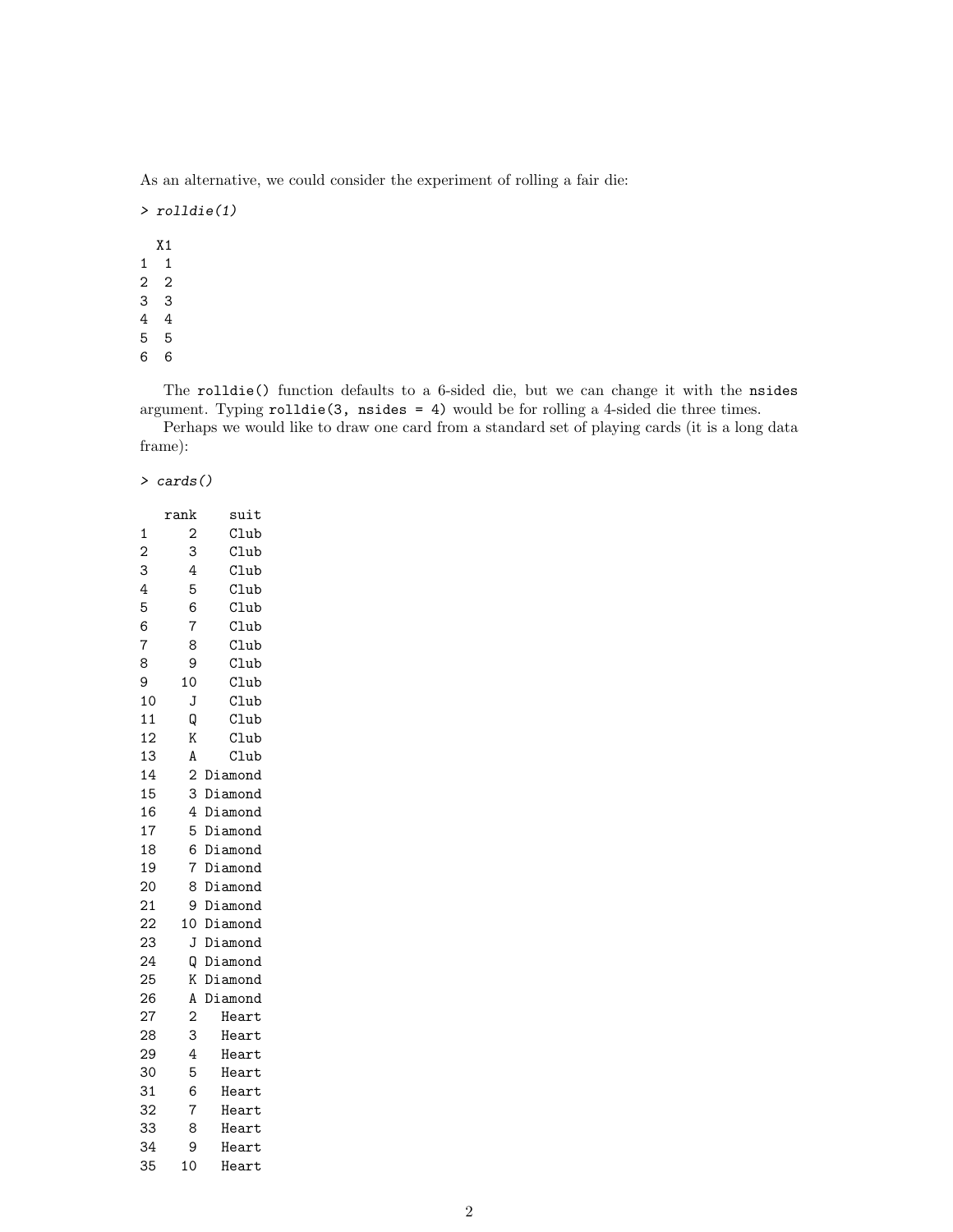| 36 | J  | Heart |
|----|----|-------|
| 37 | Q  | Heart |
| 38 | Κ  | Heart |
| 39 | A  | Heart |
| 40 | 2  | Spade |
| 41 | 3  | Spade |
| 42 | 4  | Spade |
| 43 | 5  | Spade |
| 44 | 6  | Spade |
| 45 | 7  | Spade |
| 46 | 8  | Spade |
| 47 | 9  | Spade |
| 48 | 10 | Spade |
| 49 | J  | Spade |
| 50 | Q  | Spade |
| 51 | Κ  | Spade |
| 52 | A  | Spade |
|    |    |       |

The cards() function that we just used has arguments jokers (if you would like Jokers to be in the deck) and makespace which we will discuss later.

Additionally, the roulette() function gives the standard sample space for one spin on a roulette wheel. There are EU and USA versions available. I would appreciate hearing about any other game or sample spaces that may be of general interest.

## <span id="page-3-0"></span>2.2 Sampling from Urns

Perhaps the most fundamental of statistical experiments consists of drawing distinguishable objects from an urn. The prob package addresses this topic with the urnsamples(x, size, replace, ordered) function. The argument x represents the urn from which sampling is to be done. The size argument tells how large the sample will be. The ordered and replace arguments are logical and specify how sampling will be performed. We will discuss each in turn. In the interest of saving space, for this example let our urn simply contain three balls, labeled 1, 2, and 3, respectively. We are going to take a sample of size 2.

#### Ordered, With Replacement

8 2 3 9 3 3

If sampling is with replacement, then we can get any outcome 1, 2, 3 on any draw. Further, by "ordered" we mean that we shall keep track of the order of the draws that we observe. We can accomplish this in R with

```
> urnsamples(1:3, size = 2, replace = TRUE, ordered = TRUE)
 X1 X2
1 1 1
2 2 1
3 3 1
4 1 2
5 2 2
6 3 2
7 1 3
```
Notice that rows 2 and 4 are identical, save for the order in which the numbers are shown. Further, note that every possible pair of the numbers 1 through 3 are listed. This experiment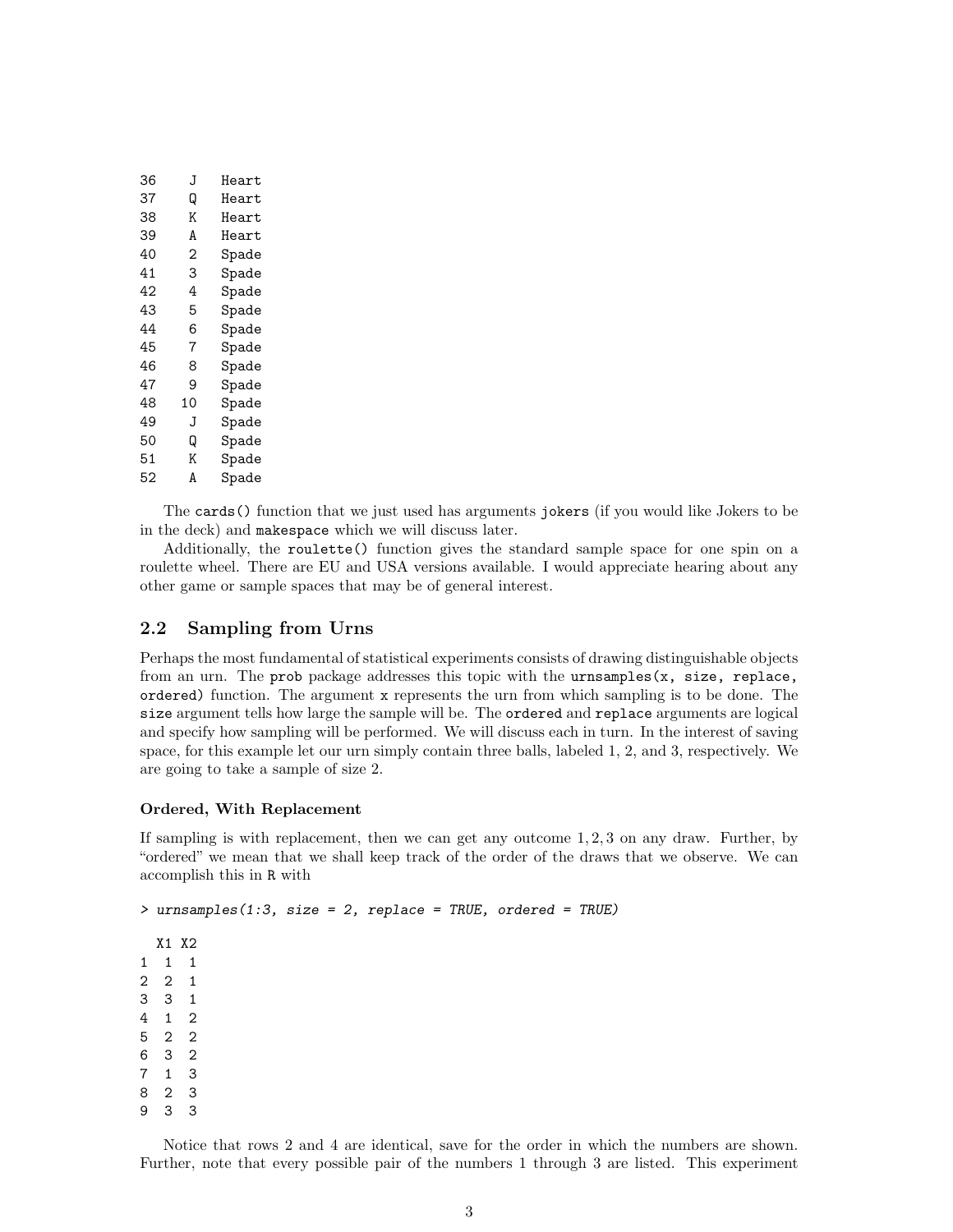is equivalent to rolling a 3-sided die twice, which we could have accomplished with rolldie(2,  $nsides = 3$ .

#### Ordered, Without Replacement

Here sampling is without replacement, so we may not observe the same number twice in any row. Order is still important, however, so we expect to see the outcomes 1, 2 and 2, 1 somewhere in our data frame as before.

```
> urnsamples(1:3, size = 2, replace = FALSE, ordered = TRUE)
```
This is just as we expected. Notice that there are less rows in this answer, due to the restricted sampling procedure. If the numbers 1, 2, and 3 represented "Fred", "Mary", and "Sue", respectively, then this experiment would be equivalent to selecting two people of the three to serve as president and vice-president of a company, respectively, and the sample space lists all possible ways that this could be done.

#### Unordered, Without Replacement

Again, we may not observe the same outcome twice, but in this case, we will only keep those outcomes which (when jumbled) would not duplicate earlier ones.

```
> urnsamples(1:3, size = 2, replace = FALSE, ordered = FALSE)
```
This experiment is equivalent to reaching in the urn, picking a pair, and looking to see what they are. This is the default setting of urnsamples(), so we would have received the same output by simply typing urnsamples(1:3,2).

#### Unordered, With Replacement

The last possibility is perhaps the most interesting. We replace the balls after every draw, but we do not remember the order in which the draws come.

```
> urnsamples(1:3, size = 2, replace = TRUE, ordered = FALSE)
```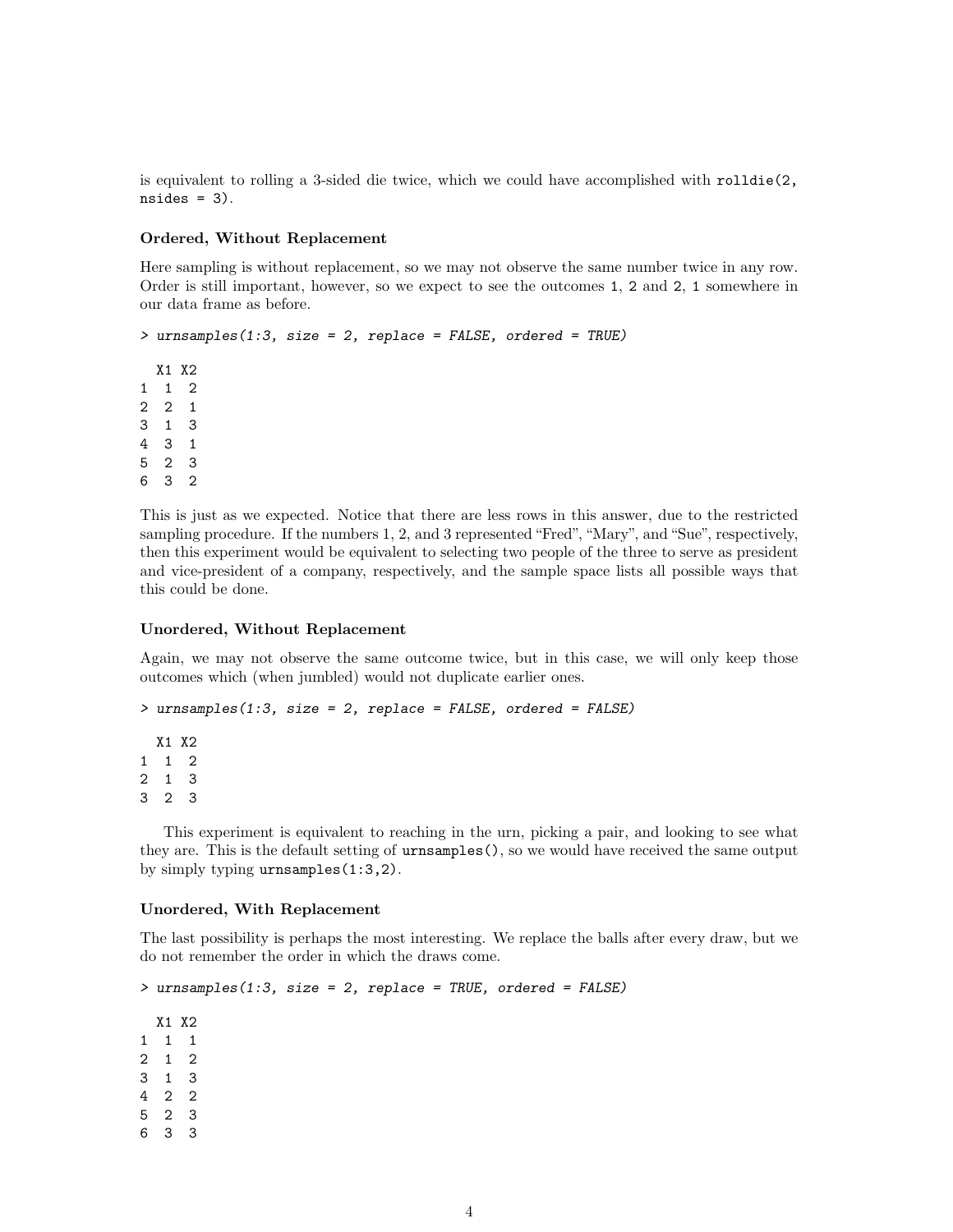We may interpret this experiment in a number of alternative ways. One way is to consider this as simply putting two 3-sided dice in a cup, shaking the cup, and looking inside as in a game of Liar's Dice, for instance. Each row of the sample space is a potential pair we could observe. Another equivalent view is to consider each outcome a separate way to distribute two identical golf balls into three boxes labeled 1, 2, and 3. Regardless of the interpretation, urnsamples() lists every possible way that the experiment can conclude.

Note that the urn does not need to contain numbers; we could have just as easily taken our urn to be  $x \leq c$  ("Red", "Blue", "Green"). But, there is an important point to mention before proceeding. Astute readers will notice that in our example, the balls in the urn were distinguishable in the sense that each had a unique label to distinguish it from the others in the urn. A natural question would be, "What happens if your urn has indistinguishable elements, for example, what if x <- c("Red", "Red", "Blue")?" The answer is that urnsamples() behaves as if each ball in the urn is distinguishable, regardless of its actual contents. We may thus imagine that while there are two red balls in the urn, the balls are such that we can tell them apart (in principle) by looking closely enough at the imperfections on their surface.

In this way, when the x argument of urnsamples() has repeated elements, the resulting sample space may appear to be ordered = TRUE even when, in fact, the call to the function was urnsamples(..., ordered = FALSE). Similar remarks apply for the replace argument. We investigate this issue further in the last section.

# <span id="page-5-0"></span>3 Counting Tools

The sample spaces we have seen so far have been relatively small, and we can visually study them without much trouble. However, it is VERY easy to generate sample spaces that are prohibitively large. And while R is wonderful and powerful and does almost everything except wash windows, even R has limits of which we should be mindful.

In many cases, we do not need to actually generate the sample spaces of interest; it suffices merely to count the number of outcomes. The nsamp() function will calculate the number of rows in a sample space made by **urnsamples**(), without actually devoting the memory resources necessary to generate the space. The arguments are: n, the number of (distinguishable) objects in the urn, k, the sample size, and replace, ordered as above.

In a probability course, one derives the formulas used in the respective scenarios. For our purposes, it is sufficient to merely list them in the following table. Note that  $x! = x(x-1)(x-$ 2) · · · 3 · 2 · 1 and  $\binom{n}{k} = n!/[k!(n-k)!]$ .

| Values of nsamp(n, k, replace, ordered) |                     |                                    |  |  |  |
|-----------------------------------------|---------------------|------------------------------------|--|--|--|
|                                         |                     | $ordered = TRUE$ ordered = $FALSE$ |  |  |  |
| $replace = TRUE$                        | $n^{k}$             | $\frac{(n-1+k)!}{(n-1)!k!}$        |  |  |  |
| $replace = FALSE$                       | $\frac{n!}{(n-k)!}$ | $\binom{n}{k}$                     |  |  |  |

#### Examples

We will compute the number of outcomes for each of the four **urnsamples** () examples that we saw in the last section. Recall that we took a sample of size two from an urn with three distinguishable elements.

 $>$  nsamp(n=3, k=2, replace = TRUE, ordered = TRUE)

[1] 9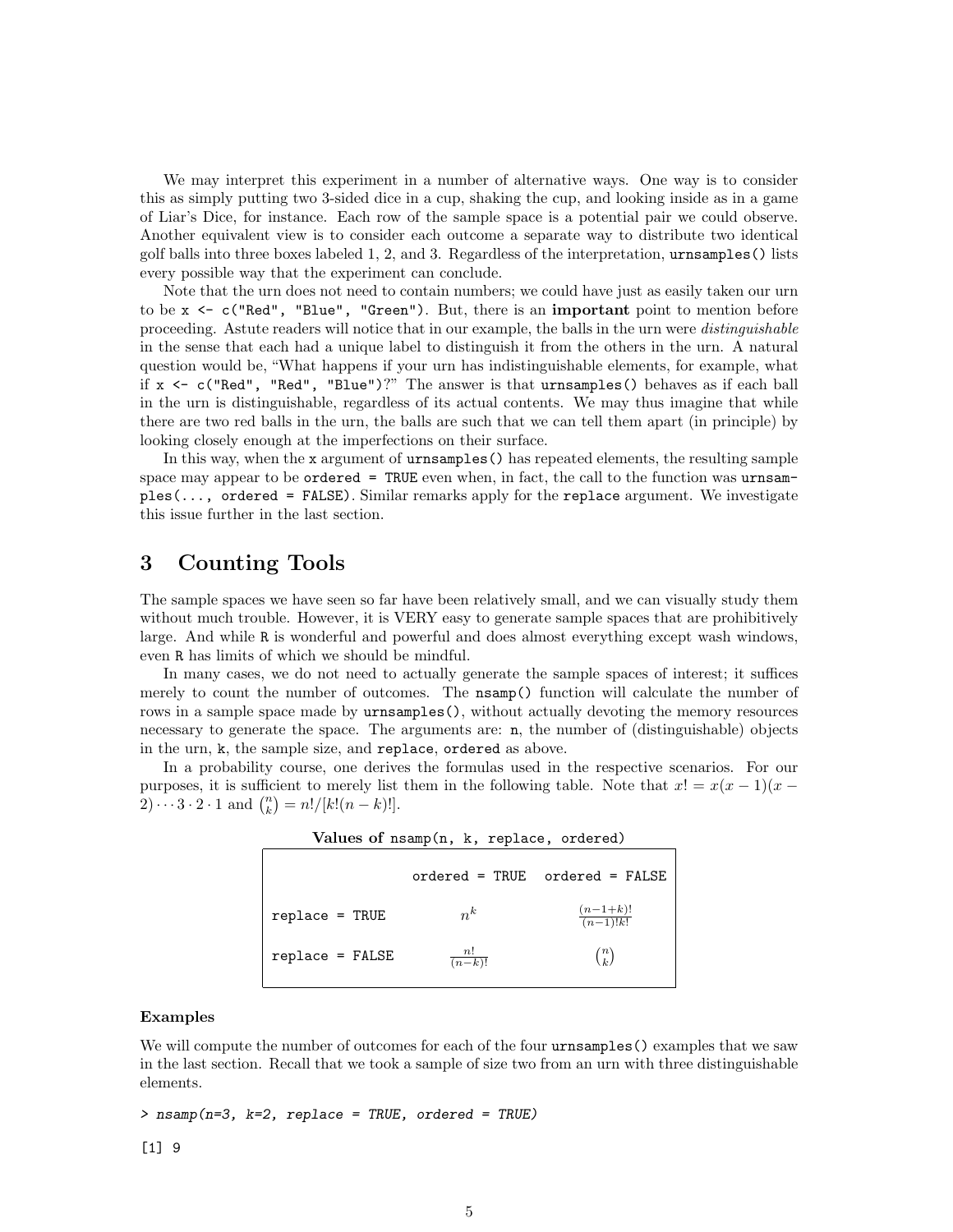```
> nsamp(n=3, k=2, replace = FALSE, ordered = TRUE)
[1] 6
> nsamp(n=3, k=2, replace = FALSE, ordered = FALSE)
[1] 3
> nsamp(n=3, k=2, replace = TRUE, ordered = FALSE)
[1] 6
```
Compare these answers with the length of the data frames generated above.

# <span id="page-6-0"></span>3.1 The Multiplication Principle

A benefit of  $n \text{ samp}()$  is that it is *vectorized*, so that entering vectors instead of numbers for n, k, replace, and ordered results in a vector of corresponding answers. This becomes particularly convenient when trying to demonstrate the Multiplication Principle for solving combinatorics problems.

#### Example

Question: There are 11 artists who each submit a portfolio containing 7 paintings for competition in an art exhibition. Unfortunately, the gallery director only has space in the winners' section to accomodate 12 paintings in a row equally spread over three consecutive walls. The director decides to give the first, second, and third place winners each a wall to display the work of their choice. The walls boast 31 separate lighting options apiece. How many displays are possible?

Answer: The judges will pick 3 (ranked) winners out of 11 (with rep=FALSE, ord=TRUE). Each artist will select 4 of his/her paintings from 7 for display in a row (rep=FALSE, ord=TRUE), and lastly, each of the 3 walls has 31 lighting possibilities (rep=TRUE, ord=TRUE). These three numbers can be calculated quickly with

```
> n \leftarrow c(11, 7, 31)> k \leftarrow c(3, 4, 3)> r <- c (FALSE, FALSE, TRUE)
> x < - nsamp(n, k, rep = r, ord = TRUE)
[1] 990 840 29791
```
(Notice that ordered is always TRUE; nsamp() will recycle ordered and replace to the appropriate length.) By the Multiplication Principle, the number of ways to complete the experiment is the product of the entries of x:

```
> prod(x)
```

```
[1] 24774195600
```
Compare this with the some standard ways to compute this in R:

```
> (11*10*9)*(7*6*5*4)*31^3
```

```
[1] 24774195600
```
or alternatively

```
> prod(9:11)*prod(4:7)*31^3
```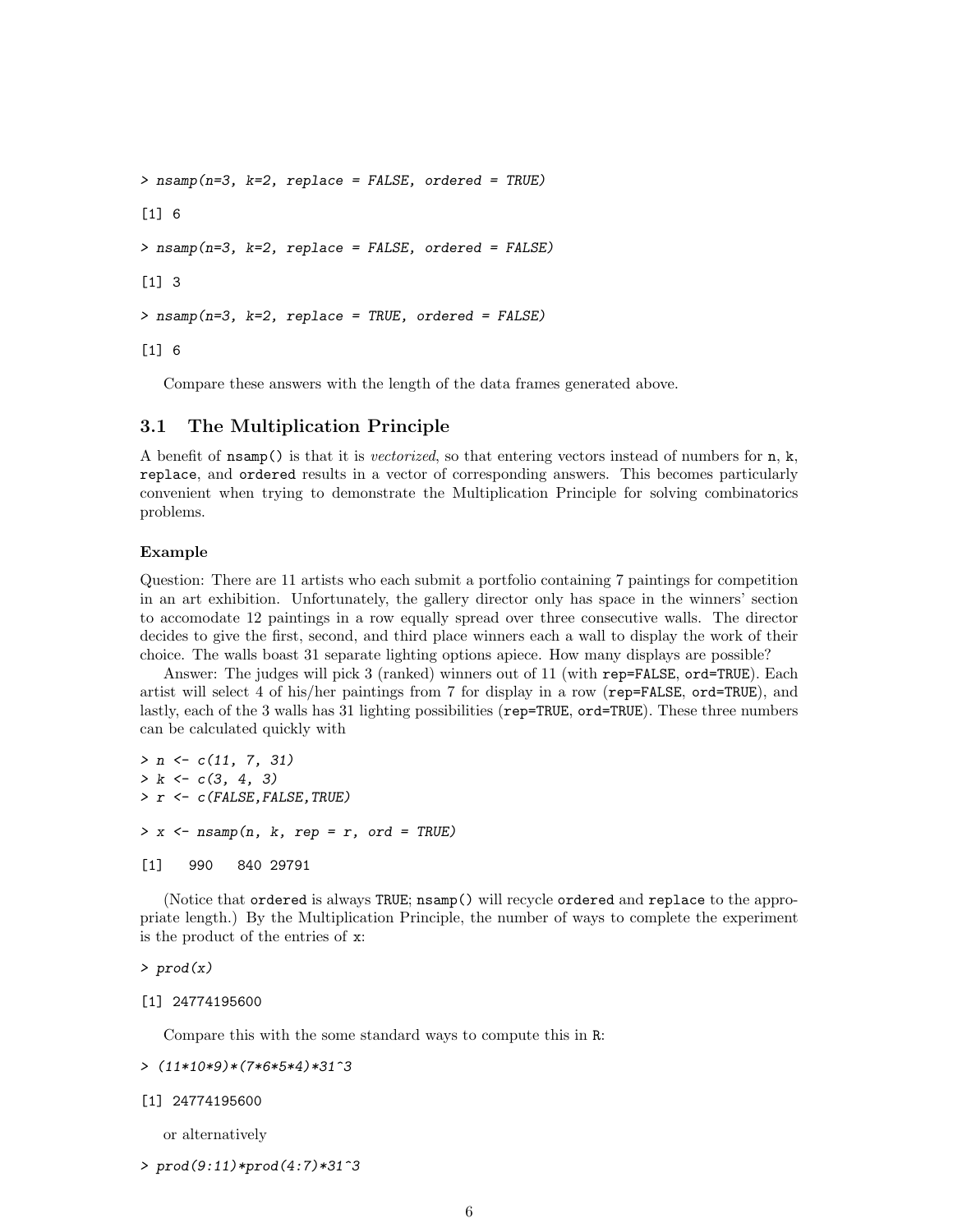#### [1] 24774195600

or even

#### > prod(factorial(c(11,7))/factorial(c(8,3)))\*31^3

#### [1] 24774195600

As one can guess, in many of the standard counting problems there aren't much savings in the amount of typing; it is about the same using nsamp() versus factorial() and choose(). But the virtue of nsamp() lies in its collecting the relevant counting formulas in a one-stop shop. Ultimately, it is up to the user to choose the method that works best for him/herself.

# <span id="page-7-0"></span>4 Defining a Probability Space

Once a sample space is defined, the next step is to associate a probability model with it in order to be able to answer probabilistic questions. Formally speaking, a probability space is a triple  $(S, \mathcal{B}, \mathbb{P})$ , where S is a sample space, B is a sigma-algebra of subsets of S, and P is a probability measure defined on B. However, for our purposes all of the sample spaces are finite, so we may take B to be the power set (the set of all subsets of  $S$ ) and it suffices to specify IP on the elements of  $S$ , the outcomes. The only requirement for  $\mathbb P$  is that its values should be nonnegative and sum to 1.

The end result is that in the prob package, a probability space is an object of outcomes S and a vector of probabilities (called "probs") with entries that correspond to each outcome in S. When S is a data frame, we may simply add a column called probs to S and we will be finished; the probability space will simply be a data frame which we may call space. In the case that S is a list, we may combine the outcomes and probs into a larger list, space; it will have two components: outcomes and probs. The only requirement we place is that the entries of probs be nonnegative and sum(probs) is one.

To accomplish this in R, we may use the probspace() function. The general syntax is prob $space(x, probes), where x is a sample space of outcomes and probes is a vector (of the same$ length as the number of outcomes in x). The specific choice of probs depends on the context of the problem, and some examples follow to demonstrate some of the more common choices.

#### <span id="page-7-1"></span>4.1 Examples

#### The Equally Likely Model

> outcomes <- rolldie(1)

The equally likely model asserts that every outcome of the sample space has the same probability, thus, if a sample space has n outcomes, then probs would be a vector of length  $n$  with identical entries  $1/n$ . The quickest way to generate probs is with the rep() function. We will start with the experiment of rolling a die, so that  $n = 6$ . We will construct the sample space, generate the probs vector, and put them together with probspace().

```
X1
1 1
2 2
3 3
4 4
5 5
6 6
> p \leq rep(1/6, times = 6)
```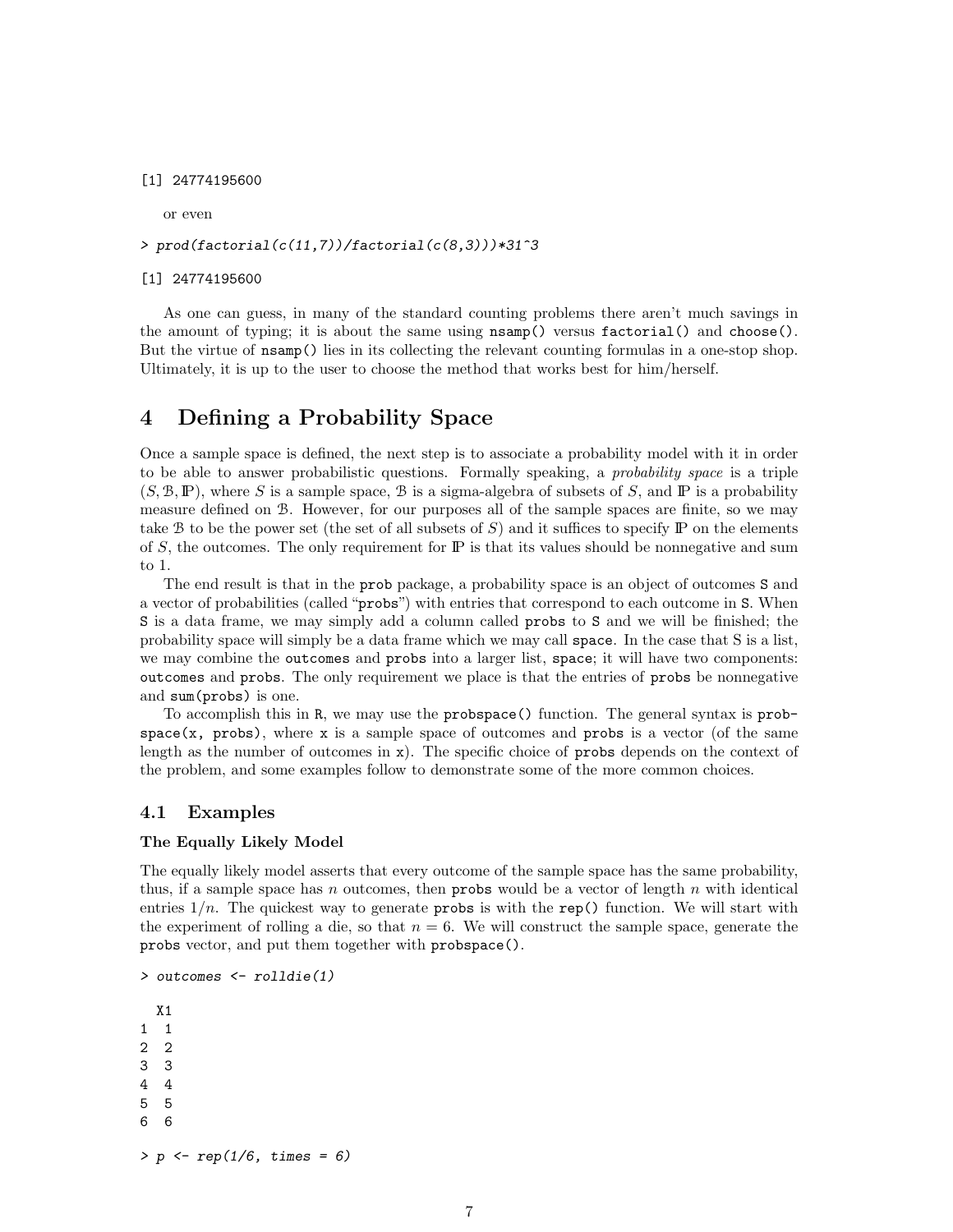```
[1] 0.1666667 0.1666667 0.1666667 0.1666667 0.1666667 0.1666667
> probspace(outcomes, probs = p)
 X1 probs
1 1 0.1666667
2 2 0.1666667
3 3 0.1666667
4 4 0.1666667
5 5 0.1666667
```

```
6 6 0.1666667
```
The probspace() function is designed to save us some time in many of the most common situations. For example, due to the especial simplicity of the sample space in this case, we could have achieved the same result with simply (note the name change for the first column)

```
> probspace(1:6, probs = p)
```
x probs 1 1 0.1666667 2 2 0.1666667 3 3 0.1666667 4 4 0.1666667 5 5 0.1666667 6 6 0.1666667

Further, since the equally likely model plays such a fundamental role in the study of probability, the probspace() function will assume that the equally model is desired if no probs are specified. Thus, we get the same answer with only

> probspace(1:6)

x probs 1 1 0.1666667 2 2 0.1666667 3 3 0.1666667 4 4 0.1666667 5 5 0.1666667 6 6 0.1666667

And finally, since rolling dice is such a common experiment in probability classes, the rolldie() function has an additional logical argument makespace that will add a column of equally likely probs to the generated sample space:

```
> rolldie(1, makespace = TRUE)
```

```
X1 probs
1 1 0.1666667
2 2 0.1666667
3 3 0.1666667
4 4 0.1666667
5 5 0.1666667
6 6 0.1666667
```
or just rolldie(1:6,TRUE). Many of the other sample space functions (tosscoin(), cards(), roulette(),  $etc.$ ) have similar makespace arguments. Check the documentation for details.

One sample space function that does NOT have a makespace option is the urnsamples() function. This was intentional. The reason is that under the varied sampling assumptions the outcomes in the respective sample spaces are NOT, in general, equally likely. It is important for the user to carefully consider the experiment to decide whether or not the outcomes are equally likely, and then use probspace() to assign the model.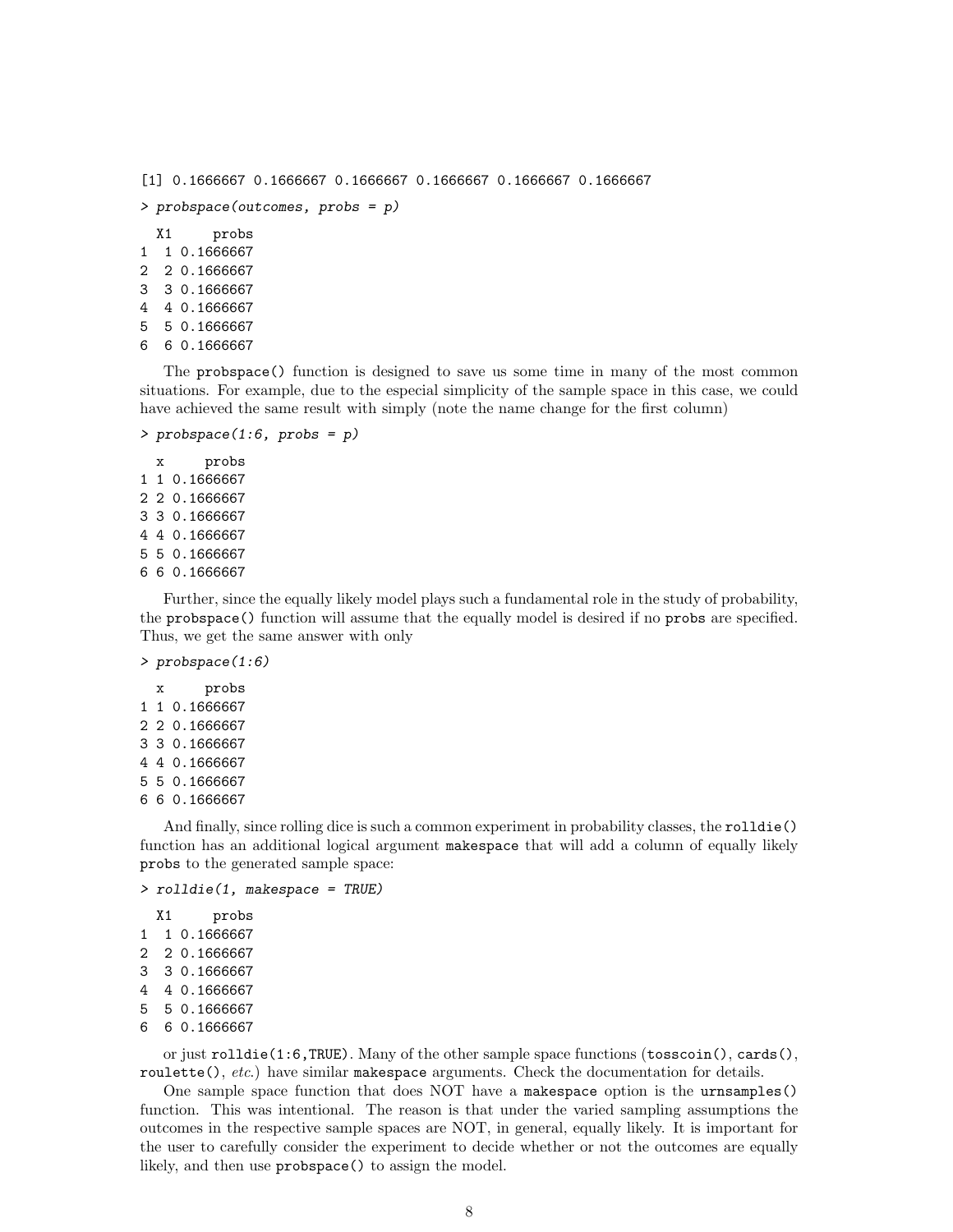#### An unbalanced coin

While the makespace argument to tosscoin() is useful to represent the tossing of a *fair* coin, it is not always appropriate. For example, suppose our coin is not perfectly balanced, for instance, maybe the "H" side is somewhat heavier such that the chances of a  $H$  appearing in a single toss is 0.70 instead of 0.5. We may set up the probability space with

```
> probspace(tosscoin(1), probs = c(0.70, 0.30))
```

```
toss1 probs
1 H 0.7
2 T 0.3
```
The same procedure can be used to represent an unbalanced die, roulette wheel, etc.

### <span id="page-9-0"></span>4.2 Independent, Repeated Experiments

In some situations it is desired to repeat a certain experiment multiple times under identical conditions and in an independent manner. We have seen many examples of this already: tossing a coin repeatedly, rolling a die or dice, etc.

#### Example: An unbalanced coin continued

It was easy enough to set up the probability space for one toss, however, the situation becomes more complicated when there are multiple tosses involved. Clearly, the outcome  $HHH$  should not have the same probability as  $TTT$ , which should again not have the same probability as  $HTH$ .

At the same time, there is symmetry in the experiment in that the coin does not remember the face it shows from toss to toss, and it is easy enough to toss the coin in a similar way repeatedly.

The **iidspace**() function was designed specifically for this situation. It has three arguments: x which is a vector of outcomes, ntrials which is an integer telling how many times to repeat the experiment, and  $\mu$  probs to specify the probabilities of the outcomes of x in a single trial. We may represent tossing our unbalanced coin three times with the following:

```
> iidspace(c("H","T"), ntrials = 3, probs = c(0.7, 0.3))
```
X1 X2 X3 probs 1 H H H 0.343 2 T H H 0.147 3 H T H 0.147 4 T T H 0.063 5 H H T 0.147 6 T H T 0.063 7 H T T 0.063 8 T T T 0.027

As expected, the outcome  $HHH$  has the largest probability, while  $TTT$  has the smallest. (Since the trials are independent,  $\mathbb{P}(HHH) = 0.7^3$  and  $\mathbb{P}(TTT) = 0.3^3$ , etc.) Note that the result of the function call is a probability space, not a sample space (which we could construct already with the tosscoin() or urnsamples() functions). The same procedure could be used to represent an unbalanced die, or any experiment that can be represented with a vector of possible outcomes.

Note that iidspace() will assume x has equally likely outcomes if no probs argument is specified. Also note that the argument  $x$  is a vector, not a data frame. Trying something like iidspace(tosscoin(1),...) will give an error.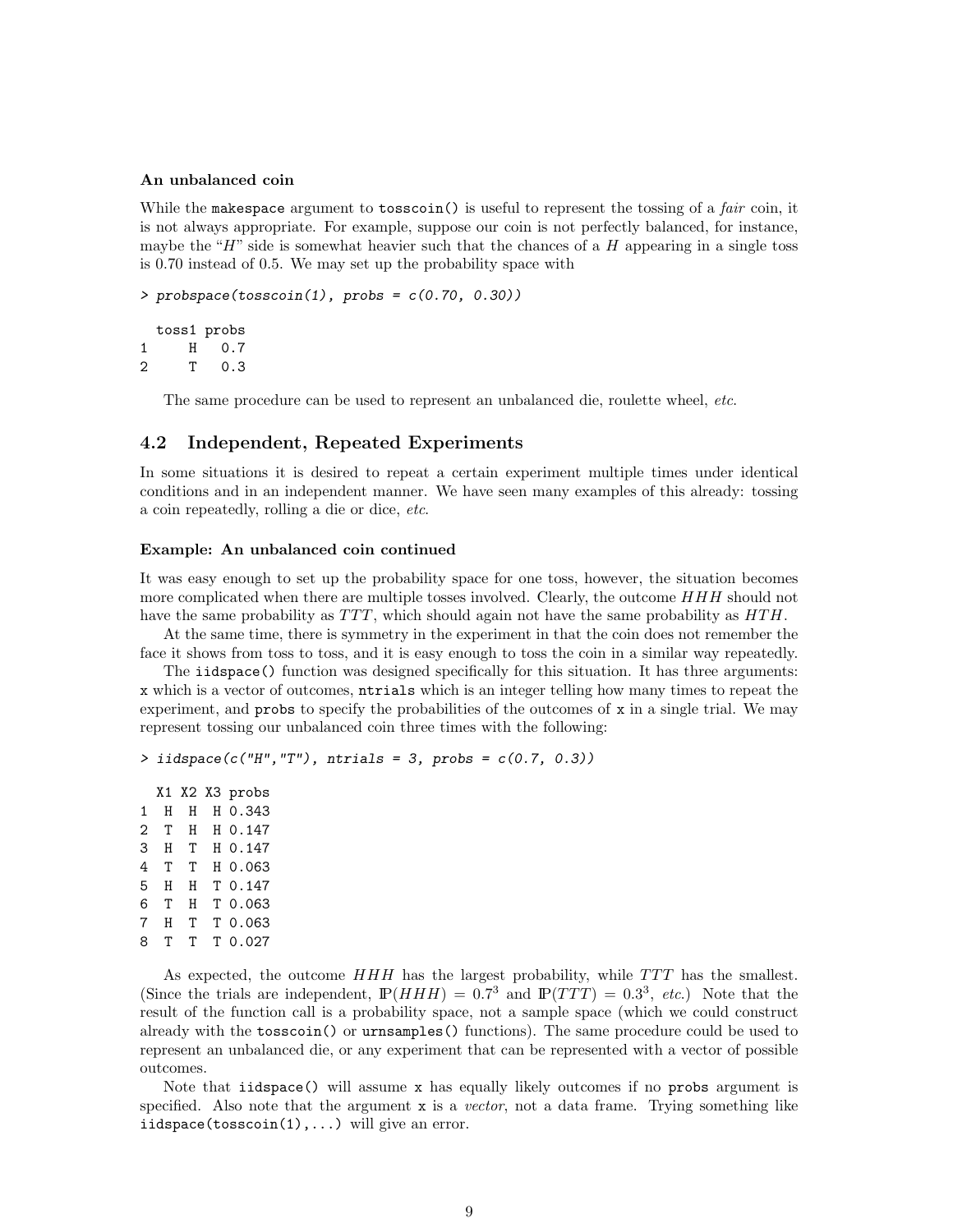# <span id="page-10-0"></span>4.3 Words of Warning

It should be mentioned that while the splendour of R is uncontested, it, like everything else, has limits both with respect to the sample/probability spaces it can manage and with respect to the finite accuracy of the representation of most numbers (see the R FAQ 7.31). When playing around with probability, it is tempting to try to set up a probability space of tossing 100 coins or rolling 50 dice, and then attempt to answer some scintillating questions. (Bear in mind: rolling a die just 9 times has a sample space with over 10 million outcomes.)

Alas! Even if there were enough RAM to barely hold the sample space (and there were enough time to wait for it to be generated), the infinitesimal probabilities that are associated with SO MANY outcomes make it difficult for the underlying machinery to handle reliably. In some cases, special algorithms need to be called just to give something that holds asymptotically. User beware.

# <span id="page-10-1"></span>5 Subsets and Set Algebra

A sample space contains all possible outcomes of an experiment. An event represents a subset of the sample space, that is, a certain subcollection of outcomes.

### <span id="page-10-2"></span>5.1 Finding Subsets

There are plenty of existing methods for finding subsets of data frames, so we will only mention some of them here in passing.

Given a data frame sample/probability space S, we may extract rows using the [] operator:

```
> S \le tosscoin(2, makespace = TRUE)
```

|                | toss1 toss2 probs |   |                |  |
|----------------|-------------------|---|----------------|--|
| 1              | Н                 | Н | 0.25           |  |
| $\overline{2}$ | $\mathbf{T}$      |   | 0.25<br>H      |  |
| 3              | H                 |   | $T \quad 0.25$ |  |
| 4              | T                 |   | T 0.25         |  |
|                | > S[1:3, 1]       |   |                |  |
|                | toss1 toss2 probs |   |                |  |
| 1              | Н                 |   | H 0.25         |  |
| $\overline{2}$ | T                 |   | $H$ 0.25       |  |
| 3              | Η                 |   | $T = 0.25$     |  |
|                | > S[c(2,4), ]     |   |                |  |
|                | toss1 toss2 probs |   |                |  |
| 2              | т                 | H | 0.25           |  |
| 4              | Т                 |   | $T = 0.25$     |  |

and so forth. We may also extract rows that satisfy a logical expression using the subset() function, for instance

```
> S \leftarrow cards()> subset(S, suit == "Heart")
   rank suit
27 2 Heart
28 3 Heart
29 4 Heart
```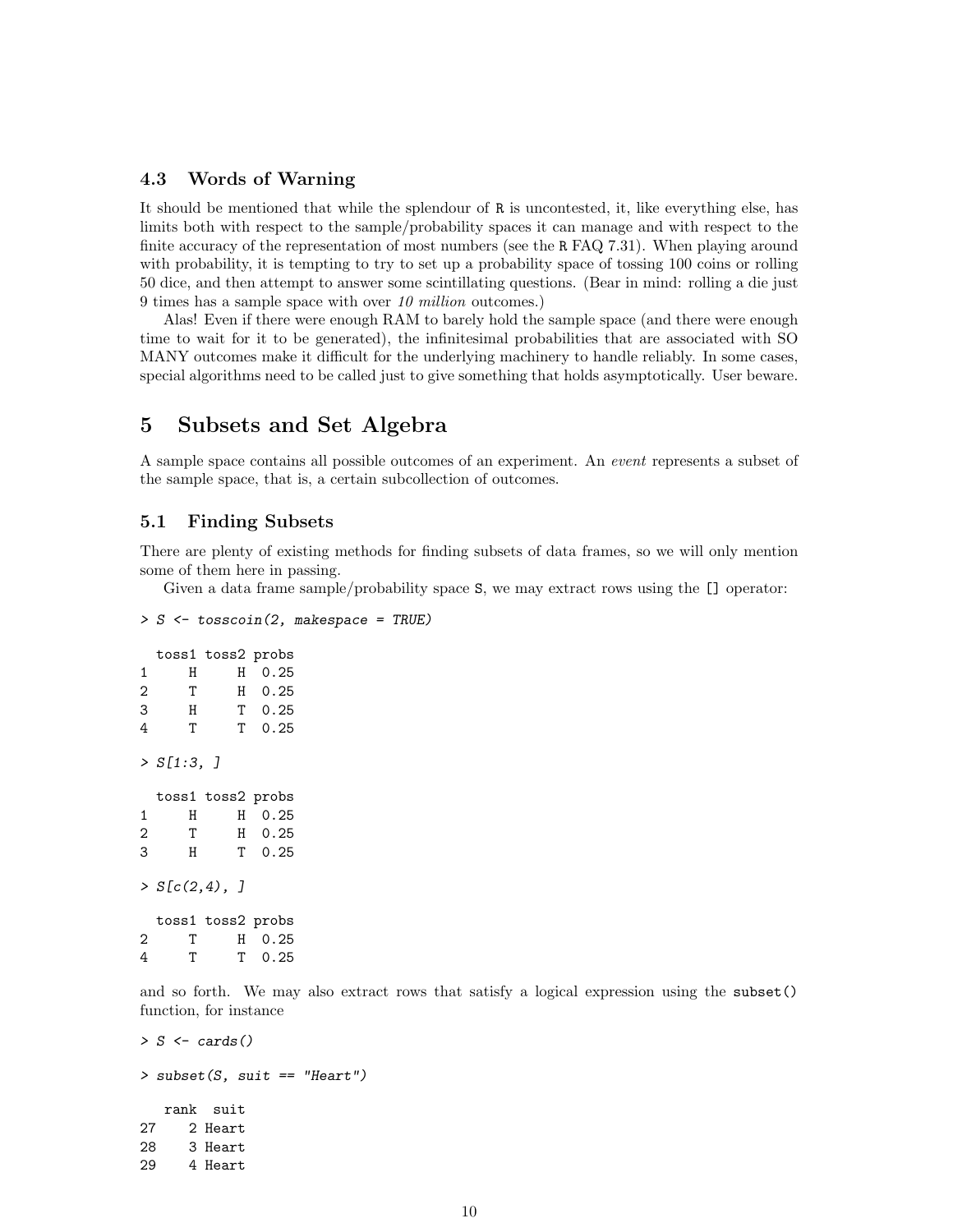| 30 | 5    | Heart     |       |                                       |  |
|----|------|-----------|-------|---------------------------------------|--|
| 31 | 6    | Heart     |       |                                       |  |
| 32 |      | 7 Heart   |       |                                       |  |
| 33 |      | 8 Heart   |       |                                       |  |
| 34 |      | 9 Heart   |       |                                       |  |
| 35 |      | 10 Heart  |       |                                       |  |
| 36 |      | J Heart   |       |                                       |  |
| 37 |      | Q Heart   |       |                                       |  |
| 38 |      | K Heart   |       |                                       |  |
| 39 |      | A Heart   |       |                                       |  |
| >  |      |           |       | $subset(S, rank \; % \exists n\$ 7:9) |  |
|    | rank |           | suit  |                                       |  |
| 6  | 7    |           | Club  |                                       |  |
| 7  | 8    |           | Club  |                                       |  |
| 8  | 9    |           | Club  |                                       |  |
| 19 |      | 7 Diamond |       |                                       |  |
| 20 | 8    | Diamond   |       |                                       |  |
| 21 | 9    | Diamond   |       |                                       |  |
| 32 | 7    |           | Heart |                                       |  |
| 33 | 8    |           | Heart |                                       |  |
| 34 | 9    |           | Heart |                                       |  |
| 45 | 7    |           | Spade |                                       |  |
| 46 | 8    |           | Spade |                                       |  |
| 47 | 9    |           | Spade |                                       |  |
|    |      |           |       |                                       |  |

We could continue indefinitely. Also note that mathematical expressions are allowed:

```
> subset(rolldie(3), X1+X2+X3 > 16)
```
X1 X2 X3 180 6 6 5 210 6 5 6 215 5 6 6 216 6 6 6

# <span id="page-11-0"></span>5.2 Functions for Finding Subsets

It does not take long before the subsets of interest become more and more complicated to specify. Yet the main idea is that we have a particular logical condition that we would like to apply to each row. If the row satisfies the condition, then it should be in the subset and it should not be in the subset otherwise.

There are many ways to construct logical expressions, and there is an abundance of material that does a great job describing how to go about it. The ease with which the expression may be coded depends of course on the question being asked. The prob package contributes a few functions that help to answer questions typically encountered in an elementary probability course.

#### The function isin()

Experienced users of R will no doubt be familiar with the function %in%. It can be used in the following way.

 $> x < -1:10$  $> y < -3:7$  $> y$  %in% x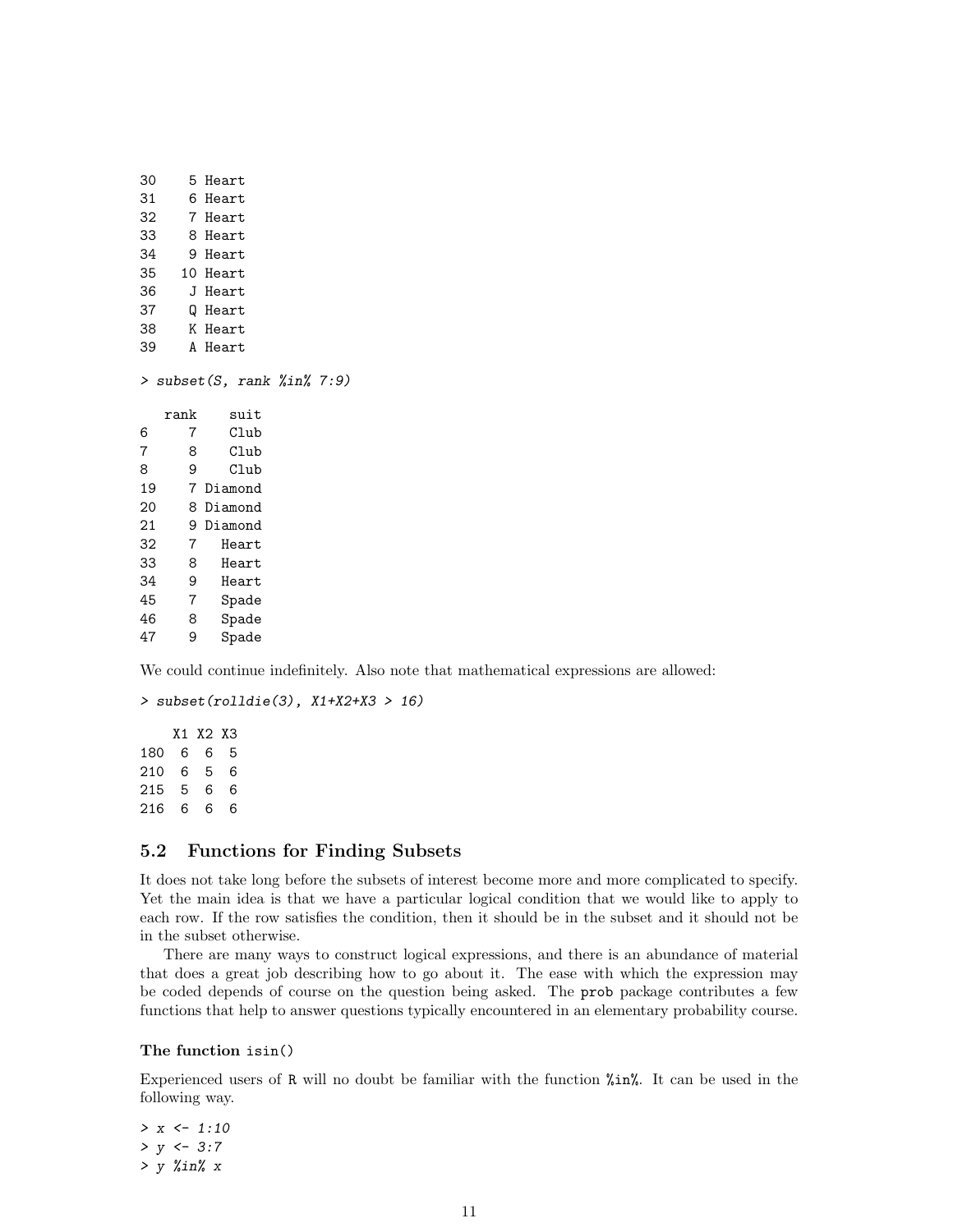[1] TRUE TRUE TRUE TRUE TRUE

Notice that the value is a vector of length 5 which tests if each element of y is in x, in turn. But perhaps we would like to know whether the *whole* vector y is in x. We can do this with the isin() function.

 $\frac{1}{2}$  isin $(x, y)$ 

[1] TRUE

Of course, one may ask why we did not try something like  $all(y \times n \times x)$ , which would give a single result, TRUE. The reason is that the answers are different in the case that y has repeated values. Compare:

```
> x < -1:10> y \leftarrow c(3,3,7)> all(y %in% x)
[1] TRUE
\rightarrow isin(x, y)
```
[1] FALSE

The reason is of course that x contains the value 3, but it doesn't have two 3's. The difference becomes significant when rolling multiple dice, playing cards, etc. Note that there is an argument ordered, which tests whether the elements of y appear in x in the order in which they are specified in y. The consequences are

 $>$  isin(x,  $c(3,4,5)$ , ordered = TRUE)

[1] TRUE

 $>$  isin(x,  $c(3,5,4)$ , ordered = TRUE)

[1] FALSE

The connection to probability is that we are given a data frame sample space and we would like to find a subset of the space. A data.frame method has been written for isin() that simply applies the function to each row of the data frame. Certainly, one could extend the function to work for columns or entries instead of rows, but simplicity is a primary goal of the **prob** package. It is easy enough for experienced users to modify the code as desired to serve their purposes.

We can see the method in action with the following:

| $> S \le$ rolldie(4) |  |             |   |  |                                                   |  |
|----------------------|--|-------------|---|--|---------------------------------------------------|--|
|                      |  |             |   |  | > subset(S, isin(S, $c(2,2,6)$ , ordered = TRUE)) |  |
|                      |  |             |   |  |                                                   |  |
|                      |  | X1 X2 X3 X4 |   |  |                                                   |  |
| 188 2 2 6 1          |  |             |   |  |                                                   |  |
| 404 2 2 6 2          |  |             |   |  |                                                   |  |
| 620 2 2 6 3          |  |             |   |  |                                                   |  |
| 836 2 2 6 4          |  |             |   |  |                                                   |  |
| 1052 2 2 6 5         |  |             |   |  |                                                   |  |
| 1088 2 2 1 6         |  |             |   |  |                                                   |  |
| 1118 2 1 2 6         |  |             |   |  |                                                   |  |
| 1123 1 2 2 6         |  |             |   |  |                                                   |  |
| 1124 2 2 2           |  |             | 6 |  |                                                   |  |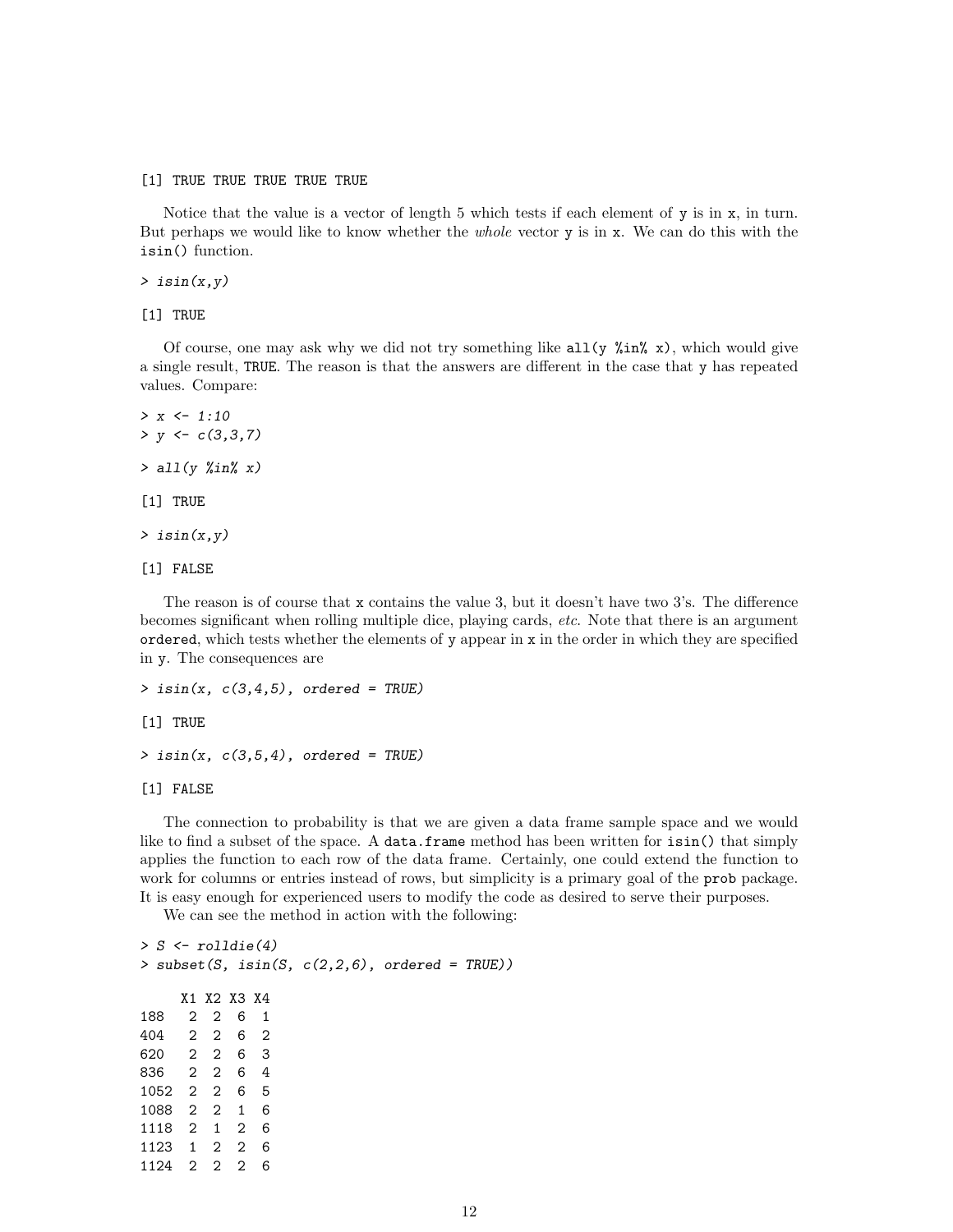| 1125 | 3 | 2              | 2 | 6 |
|------|---|----------------|---|---|
| 1126 | 4 | $\overline{c}$ | 2 | 6 |
| 1127 | 5 | 2              | 2 | 6 |
| 1128 | 6 | 2              | 2 | 6 |
| 1130 | 2 | 3              | 2 | 6 |
| 1136 | 2 | 4              | 2 | 6 |
| 1142 | 2 | 5              | 2 | 6 |
| 1148 | 2 | 6              | 2 | 6 |
| 1160 | 2 | 2              | 3 | 6 |
| 1196 | 2 | 2              | 4 | 6 |
| 1232 | 2 | 2              | 5 | 6 |
| 1268 | 2 | $\overline{2}$ | 6 | 6 |

There are a few other functions written to find useful subsets, namely, countrep() and isrep(). Essentially these were written to test for (or count) a specific number of designated values in outcomes. See the documentation for details.

# <span id="page-13-0"></span>5.3 Set Union, Intersection, and Difference

Given subsets  $A$  and  $B$ , it is often useful to manipulate them in an algebraic fashion. To this end, we have three set operations at our disposal: union, intersection, and difference. Below is a table summarizing the pertinent information about these operations.

| Name         |                  | Denoted   Defined by elements   Code |                 |
|--------------|------------------|--------------------------------------|-----------------|
| Union        | $A \cup B$       | in A or B or both                    | union(A, B)     |
| Intersection | $A \cap B$       | in both $A$ and $B$                  | intersect(A, B) |
| Difference   | $A \backslash B$ | in $A$ but not in $B$                | setdiff(A, B)   |

Some examples follow.

```
> S \leftarrow cards()> A \leq subset(S, suit == "Heart")> B \leftarrow subset(S, rank %in% 7:9)
```
We can now do some set algebra:

> union(A,B)

|    | rank | suit    |
|----|------|---------|
| 6  | 7    | Club    |
| 7  | 8    | Club    |
| 8  | 9    | Club    |
| 19 | 7    | Diamond |
| 20 | 8    | Diamond |
| 21 | 9    | Diamond |
| 27 | 2    | Heart   |
| 28 | 3    | Heart   |
| 29 | 4    | Heart   |
| 30 | 5    | Heart   |
| 31 | 6    | Heart   |
| 32 | 7    | Heart   |
| 33 | 8    | Heart   |
| 34 | 9    | Heart   |
| 35 | 10   | Heart   |
| 36 | J    | Heart   |
| 37 | ۵    | Heart   |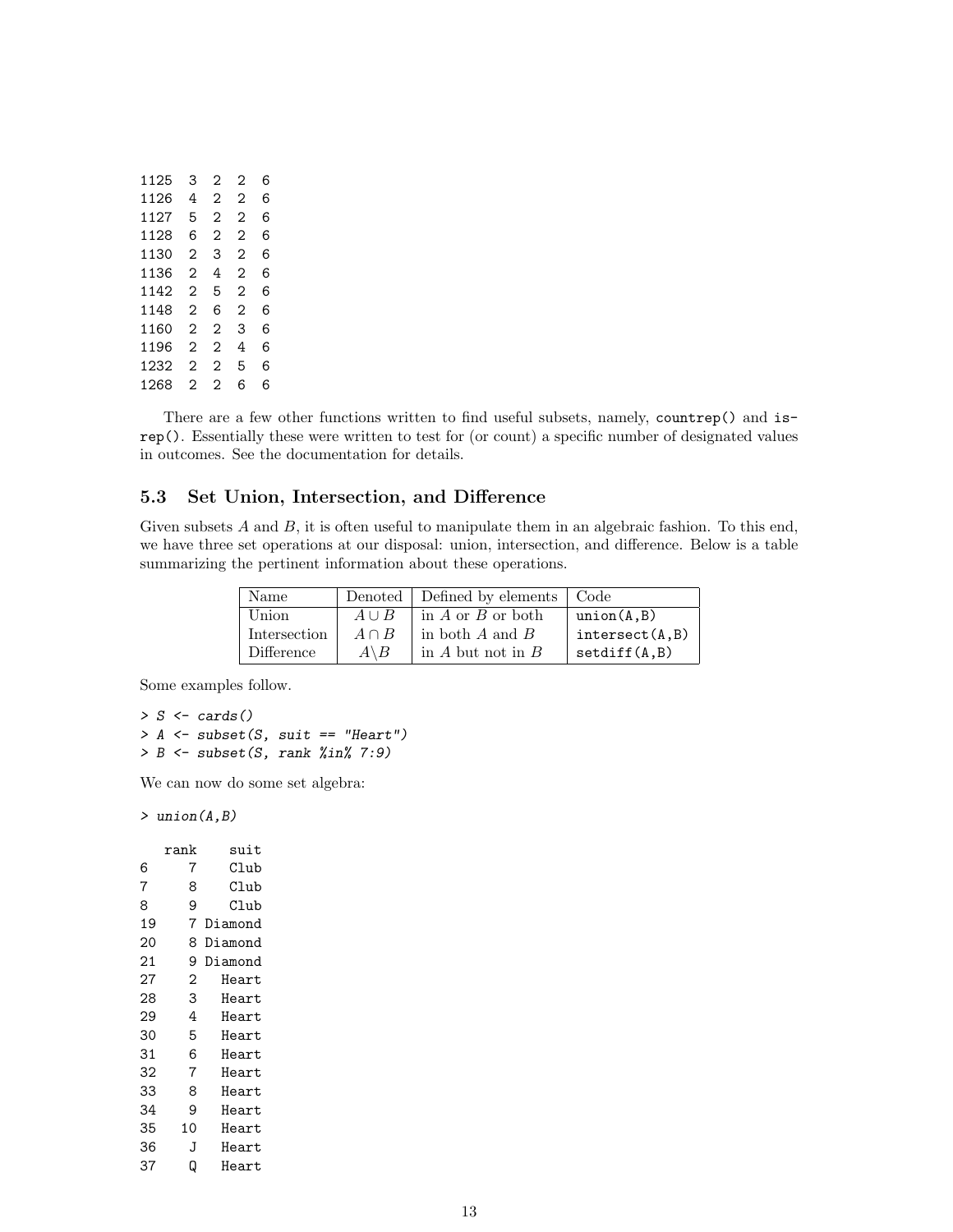| 38             | Κ               | Heart                |
|----------------|-----------------|----------------------|
| 39             | A               | Heart                |
| 45             | $\overline{7}$  | Spade                |
| 46             | 8               | Spade                |
| 47             | 9               | Spade                |
|                |                 |                      |
|                |                 | > intersect $(A, B)$ |
|                | $\texttt{rank}$ | suit                 |
| 32             |                 | 7 Heart              |
| 33             |                 | 8 Heart              |
| 34             |                 | 9 Heart              |
|                |                 | > $setdiff(A, B)$    |
|                |                 |                      |
|                | rank            | suit                 |
| 27             |                 | 2 Heart<br>3 Heart   |
| 28             |                 |                      |
| 29             |                 | 4 Heart              |
| 30             |                 | 5 Heart              |
| 31             |                 | 6 Heart              |
| 35             |                 | 10 Heart             |
| 36             |                 | J Heart              |
| 37             |                 | Q Heart              |
| 38             |                 | K Heart              |
| 39             |                 | A Heart              |
|                |                 | > setdiff(B, A)      |
|                | rank            | suit                 |
| 6              | 7               | Club                 |
| $\overline{7}$ | 8               | Club                 |
| 8              | 9               | Club                 |
| 19             |                 | 7 Diamond            |
| 20             | 8               | Diamond              |
| 21             | 9               | Diamond              |
| 45             | $\overline{7}$  | Spade                |
| 46             | 8               | Spade                |
|                |                 |                      |

Notice that setdiff() is not symmetric. Further, note that we can calculate the *comple*ment of a set A, denoted  $A<sup>c</sup>$  and defined to be the elements of S that are not in A simply with setdiff(S,A).

While our example did not have a probs column, the set algebra functions operate the same way even if one had been there (although, in that case one would need to be careful that the events were each subsets of the *same probability space*, or some strange answers may result).

There have been methods written for  $intersect()$ ,  $setdiff()$ ,  $subset()$ , and  $union()$  in the case that the input objects are of class ps. See Section 9.1.

#### Note:

47 9 Spade

When you loaded the prob package, you most certainly noticed the message: "The following object(s) are masked from package:base: intersect setdiff, subset, union". The reason is that there already exist methods for the functions union(), intersect(), and setdiff() in the base package which ships with R. However, these methods were designed for when the arguments are vectors of the same mode. Since we are manipulating probability spaces consisting of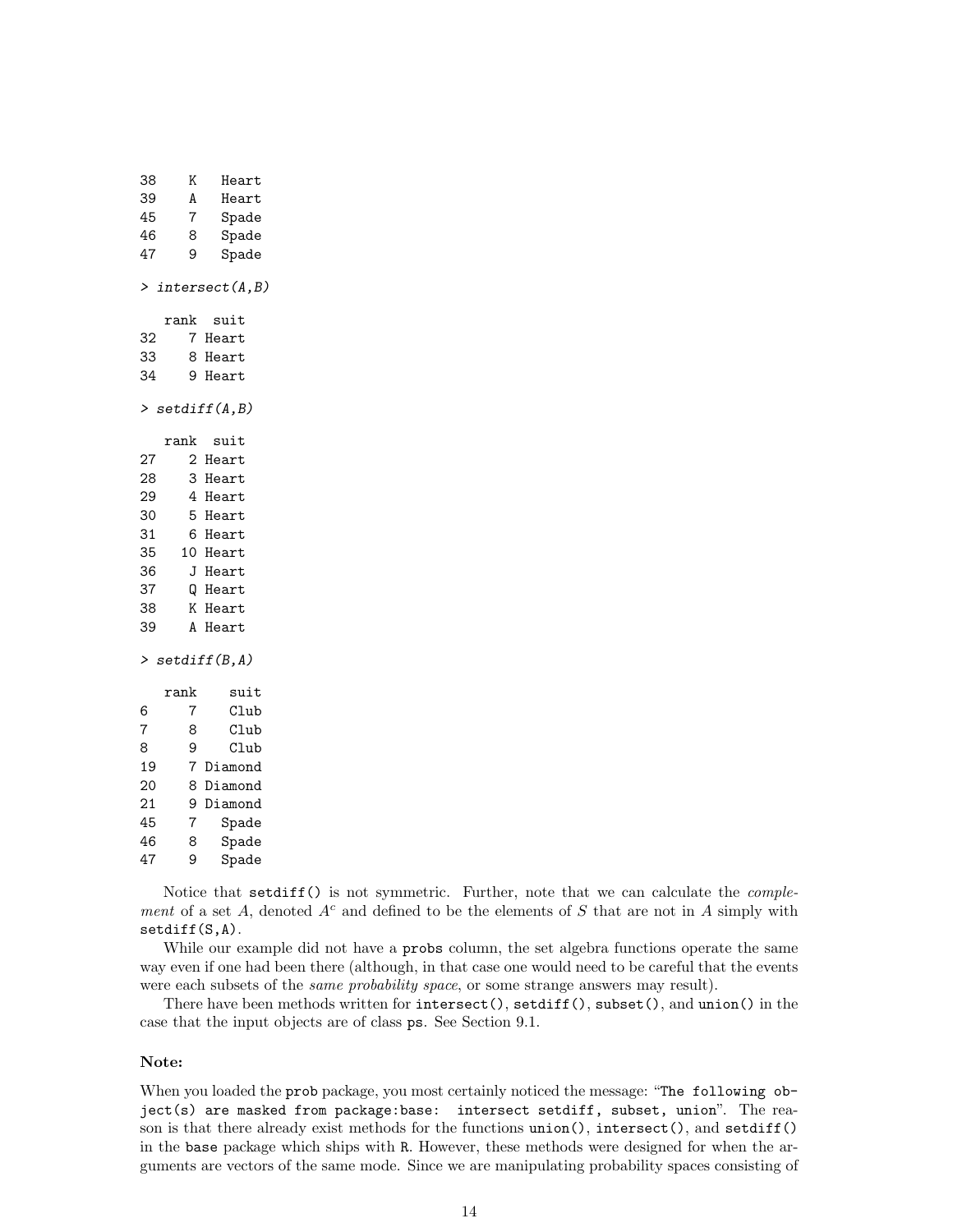data frames and lists, it was necessary to write methods to handle those cases as well. When the prob package is loaded, R recognizes that there are multiple versions of the same function in the search path and acts to shield the new definitions from the existing ones. But there is no cause for alarm, thankfully, because the prob functions have been carefully defined to be the usual base package definition in the case that the arguments are vectors.

# <span id="page-15-0"></span>6 Calculating Probabilities

Now that we have ways to find subsets, we can at last move to calculating the probabilities associated with them. This is accomplished with the Prob() function.

Consider the experiment of drawing a card from a standard deck of playing cards. Let's denote the probability space associated with the experiment as  $S$ , and let the subsets  $A$  and  $B$  be defined by the following:

```
> S <- cards(makespace = TRUE)
> A \leq subset(S, suit == "Heart")> B \leq subset(S, rank %in% 7:9)
```
Now it is easy to calculate

> Prob(A)

[1] 0.25

Note that we can get the same answer with

```
> Prob(S, suit == "Heart")
```
[1] 0.25

We also find Prob(B) =  $0.23$  (listed here approximately, but  $12/52$  actually) and Prob(S)=1. In essence, the Prob() function operates by summing the probs column of its argument. It will find subsets "on-the-fly" if desired.

We have as yet glossed over the details. More specifically,  $Proof()$  has three arguments: x which is a probability space (or a subset of one), event which is a logical expression used to define a subset, and given which is described in the next subsection.

WARNING. The event argument is used to define a subset of  $x$ , that is, the only outcomes used in the probability calculation will be those that are elements of x and satisfy event simultaneously. In other words, Prob(x,event) calculates Prob(intersect(x, subset(x, event))). Consequently, x should be the entire probability space in the case that event is non-null.

### <span id="page-15-1"></span>6.1 Conditional Probability

The conditional probability of the subset  $A$  given the event  $B$  is defined to be

$$
\mathbb{P}(A|B) = \frac{\mathbb{P}(A \cap B)}{\mathbb{P}(B)}, \quad \text{if } \mathbb{P}(B) > 0.
$$

We already have all of the machinery needed to compute conditional probability. All that is necessary is to use the given argument to the Prob() function, which will accept input in the form of a data frame or a logical expression. Using the above example with  $S = \{draw \text{ a card}\}\,$  $A = \{$ suit = "Heart"}, and  $B = \{$ rank is 7, 8, or 9 $\}.$ 

> Prob(A, given = B)

[1] 0.25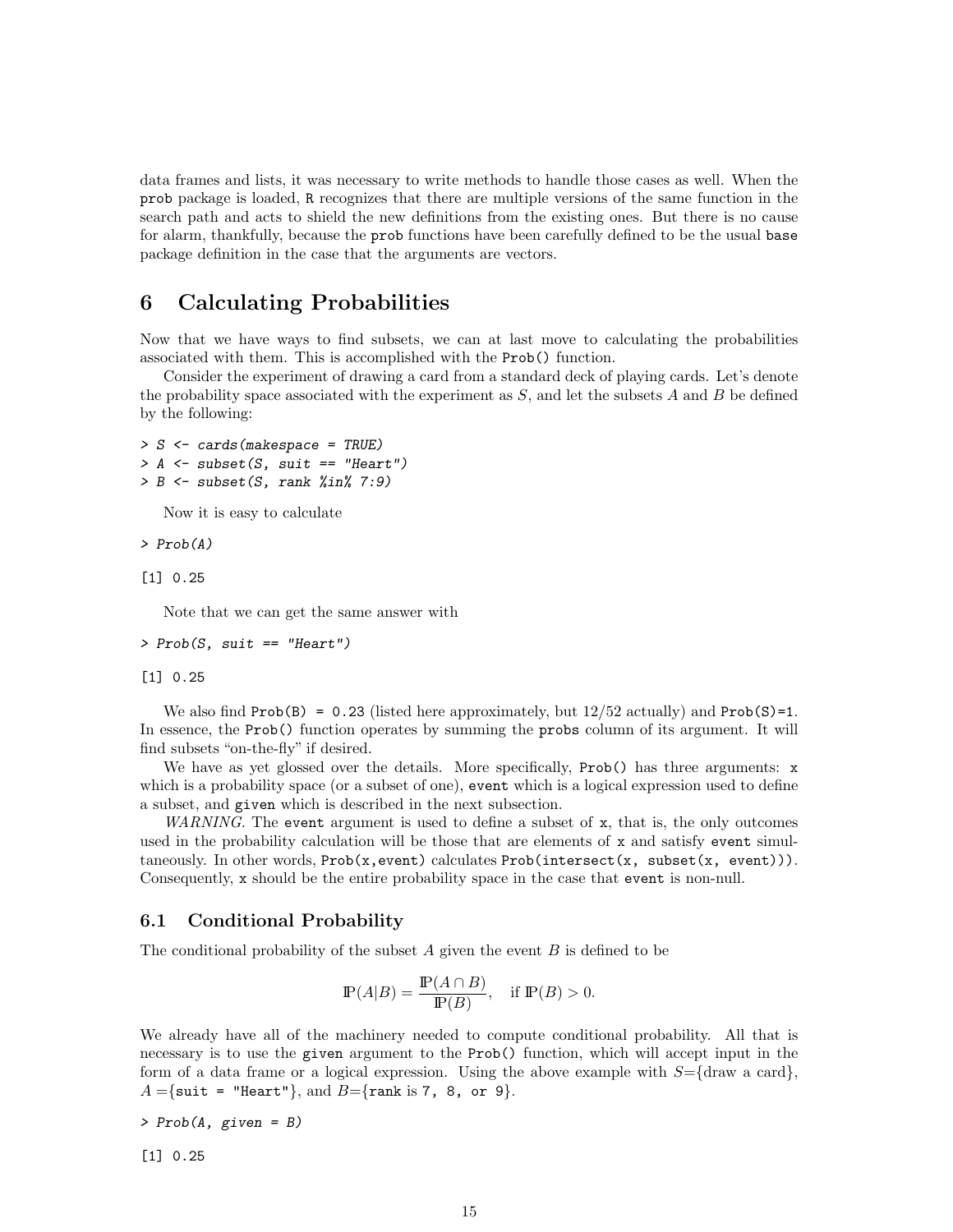```
> Prob(S, suit=="Heart", given = rank %in% 7:9)
[1] 0.25
> Prob(B, given = A)[1] 0.2307692
```
Of course, we know that given the event B has occurred (a 7, 8, 9 has been drawn), the probability that a Heart has been drawn is 1/4. Similarly, given that the suit is "Heart", there are only three out of the 13 Hearts that are a 7, 8, or 9, so  $\mathbb{P}(B|A) = 3/13$ . We can compute it by going back to the definition of conditional probability:

```
> Prob( intersect(A,B) ) / Prob(B)
```
[1] 0.25

We have seen that there is some flexibility in the given argument in that it can be either a data frame or it can be a logical expression that defines the subset. HOWEVER, that flexibility is limited. In particular, if given is a logical expression, then event must also be specified (also a logical expression). And in this case, the argument x should be the entire sample space, not a subset thereof, for the reason described in the last section.

#### Pedagogical Notes

We can now begin to reap the benefits of this framework. Suppose we would like to see an example of the General Addition Rule:

```
> Prob( union(A,B) )
```

```
[1] 0.4230769
```

```
> Prob(A) + Prob(B) - Prob(interset(A, B))
```

```
[1] 0.4230769
```
Or perhaps the Multiplication Rule:

```
> Prob( intersect(A,B) )
```

```
[1] 0.05769231
```

```
> Prob(A) * Prob(B, given = A)
```

```
[1] 0.05769231
```
We could give evidence that consecutive trials of flipping a coin are independent:

```
> S <- tosscoin(2, makespace = TRUE)
> Prob(S, toss2 == "H")[1] 0.5
> Proof(S, toss2 == "H", given = toss1 == "H")[1] 0.5
```
There are many topics available for investigation. Keep in mind, however, that the point is not that R (or any other software package, for that matter) will ever be an effective surrogate for critical thinking; rather, the point is that statistical tools like R serve to change the classroom landscape, hopefully for the better. Plus, it's free.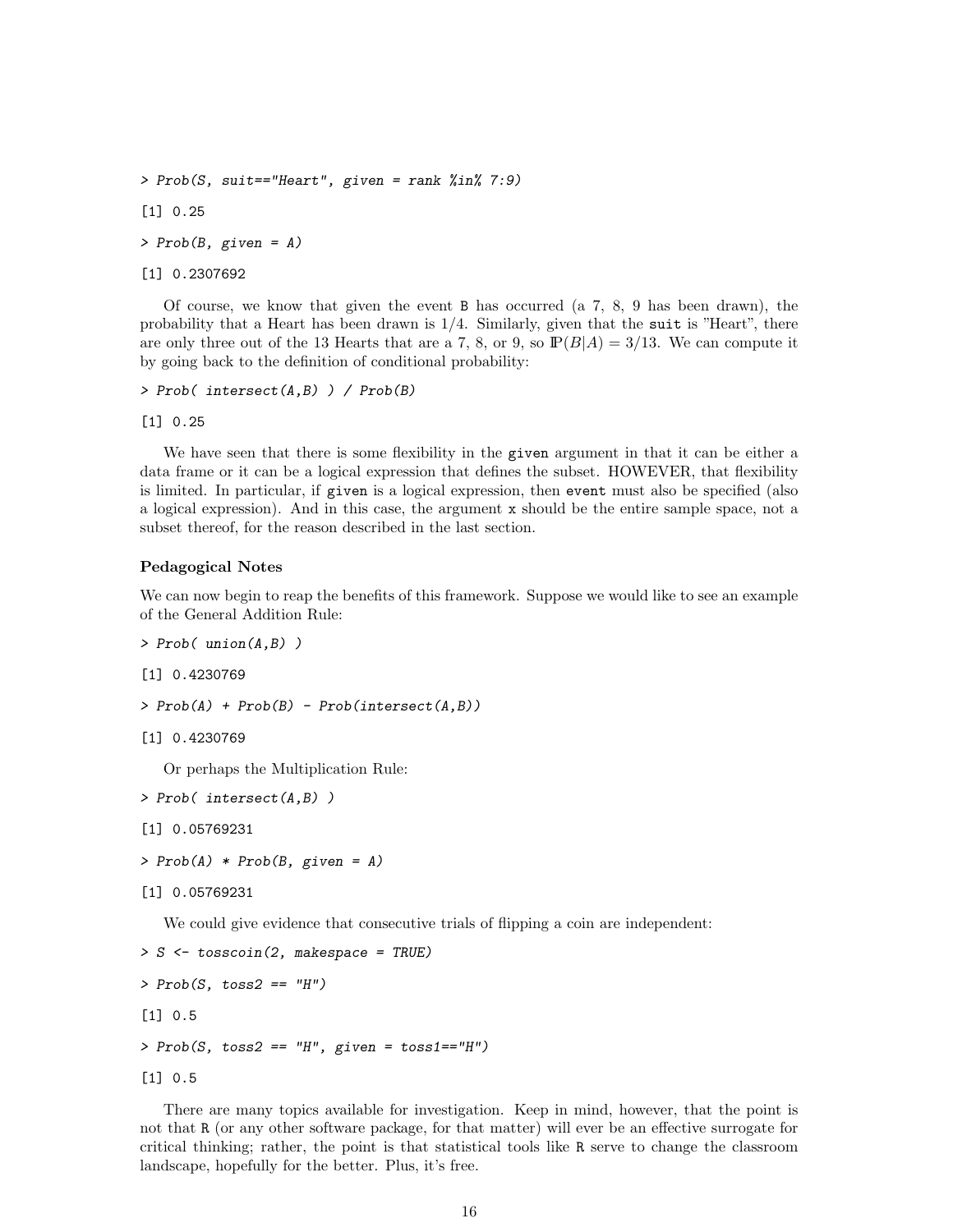# <span id="page-17-0"></span>7 Simulating Experiments

Given a probability space, how do we actually perform the experiment in R? The prob package handles this with the  $\sin( )$  function. The only arguments are x for the probability space and ntrials for the desired number of repetitions.

We already have all of the outcomes contained in the probability space, and we know each outcome's probability from the probs column. Thus, the only task is to sample the rows of x according to their respective probabilities, which is deftly perfomed with the existing sample() function. Essentially, the  $sin()$  function is a wrapper for  $sample()$ , except that it strips the probs column from the result and renames the rownames of the data frame consecutively from 1:n.

Suppose, for example, that the experiment consisted of picking a single card at random from a standard deck of playing cards. The code would look something like the following.

```
> S <- cards(makespace=TRUE)
> sim(S, ntrials = 5)rank suit
1 6 Heart
2 6 Club
3 5 Diamond
4 8 Heart
5 K Diamond
```
We only simulated the experiment 5 times in the interest of space; a person could simulate as many trials as desired (within reason). Note that when the sample space has more than 250 reasonably likely rows then a special procedure (Walker's alias method) is used to perform the sampling. See ?sample and the reference to Ripley (1987) listed there.

## <span id="page-17-1"></span>7.1 Comparing Theory with Practice

Some may be skeptical of the results from  $\sin(.)$ . After all, how does one know that the sampling procedure is going according to plan? The answer is: we don't, at least not for certain. But we can get a pretty good idea using the empirical() function.

The function works by adding a probs column to the simulated data frame (called sims, say) with equally likely entries of  $1/n$ , where n is the number of rows. Then it aggregates the duplicated rows of sims, all the while accumulating the probabilities associated with each. The final result will be a data frame containing the unique rows of sims, together with a column probs at the end containing the respective observed relative frequencies of the rows.

Let's look at an example. For simplicity suppose the experiment is tossing a coin twice. We will construct the probability space, simulate 50,000 double coin flips, and empirical () the result.

```
> S \le tosscoin(2, makespace = TRUE)
> sims \le sim(S, ntrials = 50000)
> empirical(sims)
 toss1 toss2 probs
1 H H 0.25376
2 T H 0.24890
3 H T 0.24634
4 T T 0.25100
```
We see that each outcome has an observed relative frequency fairly close to 0.25, as we would expect. Of course, this doesn't prove that the sampling is perfect, but it is good news nonetheless.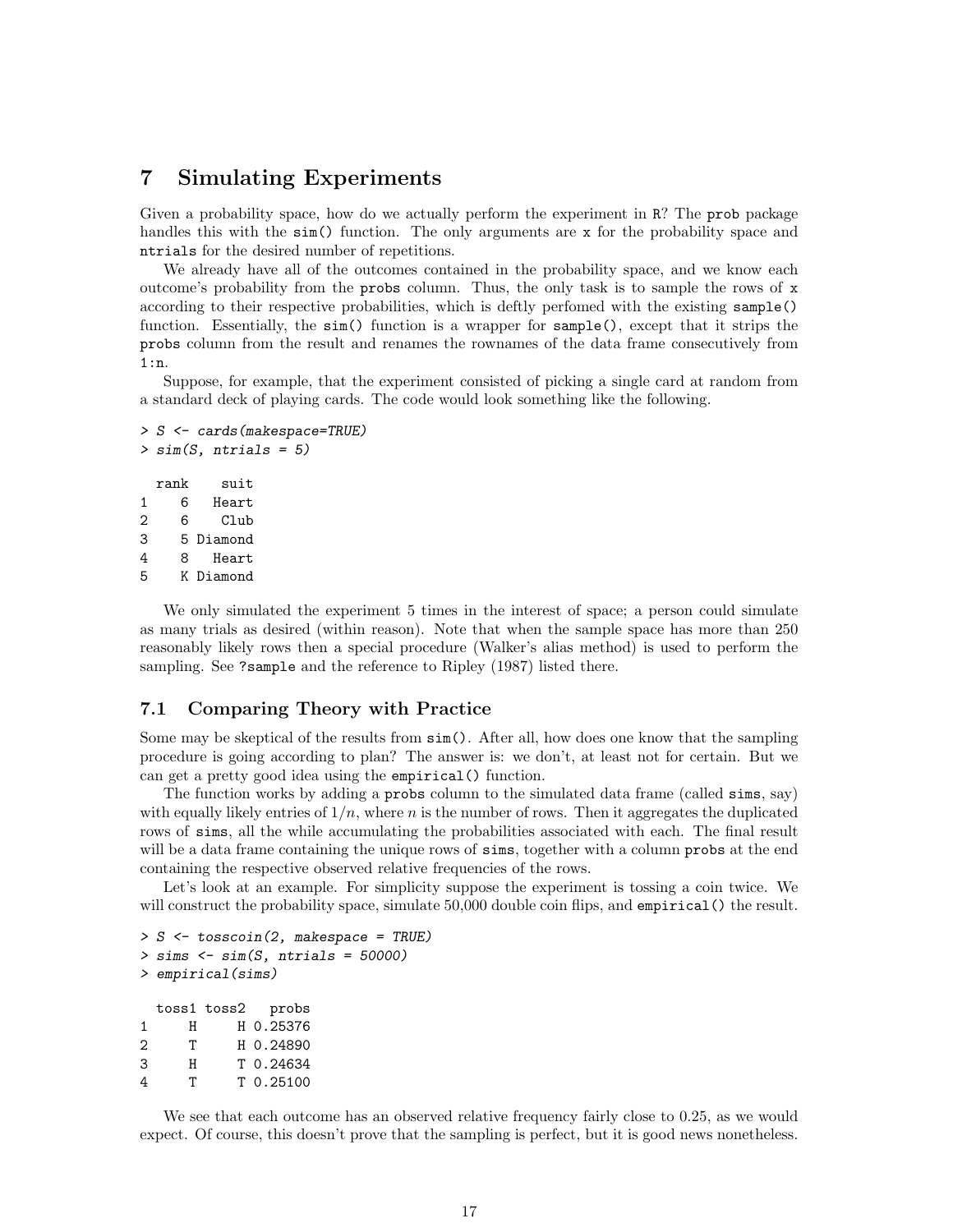# <span id="page-18-0"></span>8 Adding Random Variables

We have seen how to construct sample spaces, find subsets, define probability spaces, and simulate experiments. But, sometimes we are not interested so much in the experiment itself, rather, we care more about a certain numerical quantity associated with the experiment, also known as a random variable. This section describes how to define random variables based on an experiment and how to examine their behavior once defined.

The primary vessel we use for this task is the addrv() function. There are two ways to use it, and will describe both.

### <span id="page-18-1"></span>8.1 Supplying a Defining Formula

The first method is based on the existing transform() function written by Peter Dalgaard. See ?transform. The idea is to write a formula defining the random variable inside the function, and it will be added as a column to the data frame. As an example, let us roll a 4-sided die three times, and let's define the random variable  $U = X1 - X2 + X3$ .

```
> S \le rolldie(3, nsides = 4, makespace = TRUE)
> S \leq - \text{addrv}(S, U = X1-X2+X3)
```
Now let's take a look at the values of  $U$ . In the interest of space, we will only reproduce the first few rows of S (there are  $4^3 = 64$  rows in total).

 $> S[1:9]$ 

|                |                | X1 X2 X3       |              | U<br>probs       |
|----------------|----------------|----------------|--------------|------------------|
| $\mathbf{1}$   | $\mathbf{1}$   | $\mathbf{1}$   | $\mathbf 1$  | 1 0.015625       |
| $\overline{2}$ | $2^{\circ}$    | 1              | $\mathbf{1}$ | 2 0.015625       |
| 3              | 3              | $\mathbf{1}$   | $\mathbf{1}$ | 3 0.015625       |
| 4              | 4              | 1              | 1            | 4 0.015625       |
| 5              | $\mathbf{1}$   | 2              | $\mathbf{1}$ | 00.015625        |
| 6              | $\overline{2}$ | $\overline{2}$ | $\mathbf{1}$ | 1 0.015625       |
| 7              | 3              | 2              | $\mathbf{1}$ | 2 0.015625       |
| 8              | 4              | 2              | $\mathbf{1}$ | 3 0.015625       |
| 9              |                | 3              |              | $1 - 1 0.015625$ |

We see by looking at the  $U$  column it is operating just like it should. We can now answer questions like

 $> Prob(S, U > 6)$ 

[1] 0.015625

### <span id="page-18-2"></span>8.2 Supplying a Function

Sometimes we have a function laying around that we would like to apply to some of the outcome variables, but it is unfortunately tedious to write out the formula defining what the new variable would be. The **addry**() function has an argument FUN specifically for this case. Its value should be a legitimate function from R, such as sum, mean, median, etc. Or, you can define your own function. Continuing the previous example, let's define  $V = \max(X1, X2, X3)$  and  $W = X1 + X2 + X3$ .

```
> S \leq - \text{addrv}(S, \text{FW}) = \text{max}, \text{ invars} = c('X1'', "X2'', "X3''), \text{ name} = "V")> S \leq addrv(S, FUN = sum, invars = c("X1","X2","X3"), name = "W")
> S[1:9,]
```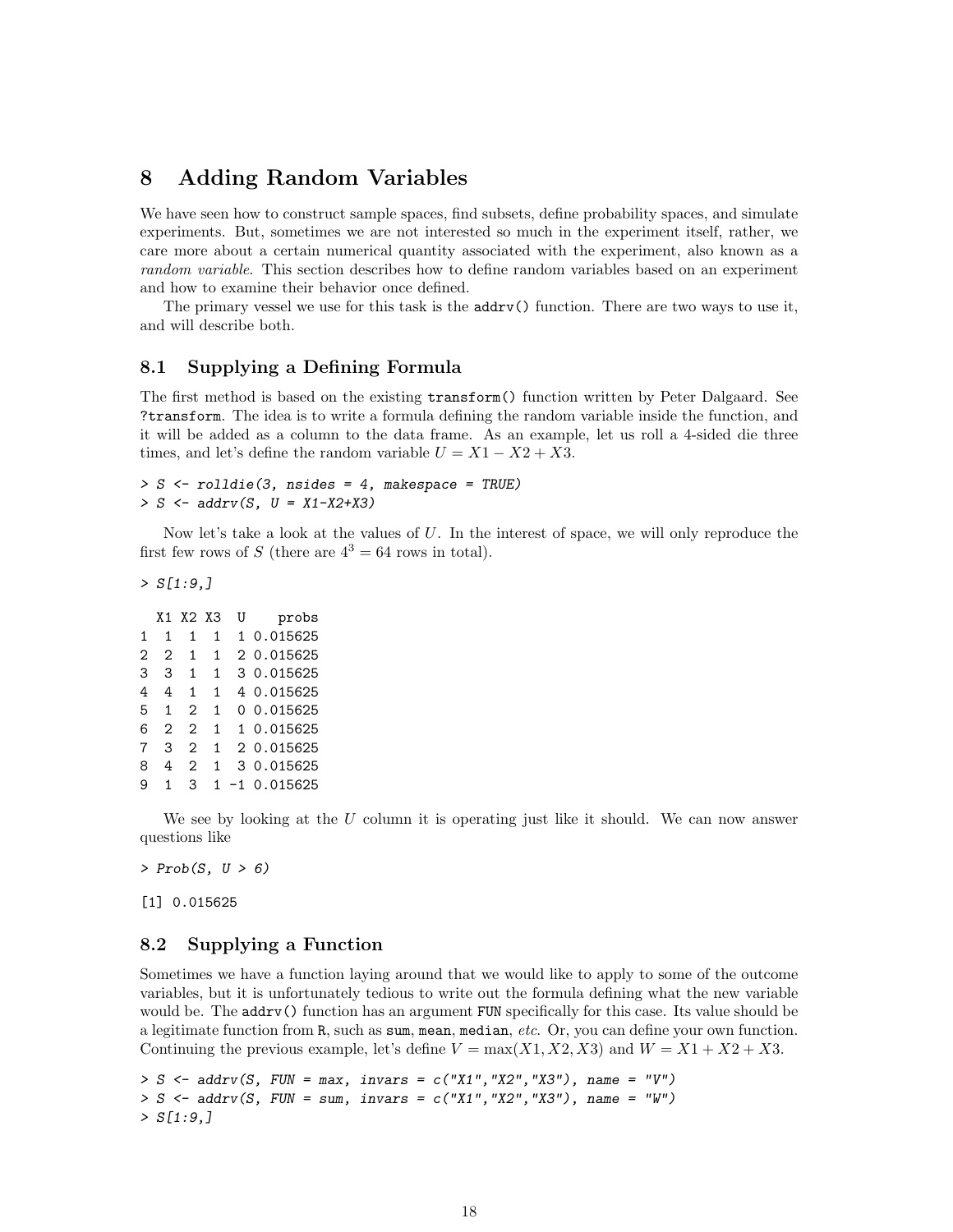|              |              |               | X1 X2 X3     |  | U V W probs          |
|--------------|--------------|---------------|--------------|--|----------------------|
| $\mathbf{1}$ | $\mathbf{1}$ | 1             | $\mathbf{1}$ |  | 1 1 3 0.015625       |
| 2            | 2            | $\mathbf{1}$  | $\mathbf{1}$ |  | 2 2 4 0.015625       |
| 3            | 3            |               | $1 \quad 1$  |  | 3 3 5 0.015625       |
| 4            | 4            | $\mathbf{1}$  | 1            |  | 4 4 6 0.015625       |
| 5            | 1            | $2^{\circ}$   | $\mathbf{1}$ |  | 0 2 4 0.015625       |
| 6            | 2            | $2^{\circ}$   | $\mathbf{1}$ |  | 1 2 5 0.015625       |
| 7            | 3            | $\mathcal{L}$ |              |  | 1 2 3 6 0.015625     |
| 8            | 4            | $2^{\circ}$   | 1            |  | 3 4 7 0.015625       |
| 9            | 1            | $\mathbf{3}$  |              |  | $1 - 1$ 3 5 0.015625 |
|              |              |               |              |  |                      |

Notice that addrv() has an invars argument to specify exactly to which columns one would like to apply the function FUN. If no input variables are specified, then addrv() will apply FUN to all non-probs columns. Further, addrv() has an optional argument name to give the new variable; this can be useful when adding several random variables to a probability space (as above). If not specified, the default name is " $X$ ".

## <span id="page-19-0"></span>8.3 Marginal Distributions

As we can see above, often after adding a random variable  $V$  to a probability space one will find that  $V$  has values that are repeated, so that it becomes difficult to understand what the ultimate behavior of  $V$  actually is. We can use the marginal () function to aggregate the rows of the sample space by values of  $V$ , all the while accumulating the probability associated with  $V$ 's distinct values. Continuing our example from above, suppose we would like to focus entirely on the values and probabilities of  $V = \max(X1, X2, X3)$ .

```
> marginal(S, vars = "V")
  V probs
1 1 0.015625
2 2 0.109375
3 3 0.296875
4 4 0.578125
```
We could save the probability space of  $V$  in a data frame and study it further, if we wish. As a final remark, we can calculate the marginal distributions of multiple variables desired using the vars argument. For example, suppose we would like to examine the joint distribution of  $V$  and W.

```
> marginal(S, vars = c("V", "W"))
   V W probs
1 1 3 0.015625
2 2 4 0.046875
3 2 5 0.046875
4 3 5 0.046875
5 2 6 0.015625
6 3 6 0.093750
7 4 6 0.046875
8 3 7 0.093750
9 4 7 0.093750
10 3 8 0.046875
11 4 8 0.140625
12 3 9 0.015625
13 4 9 0.140625
14 4 10 0.093750
```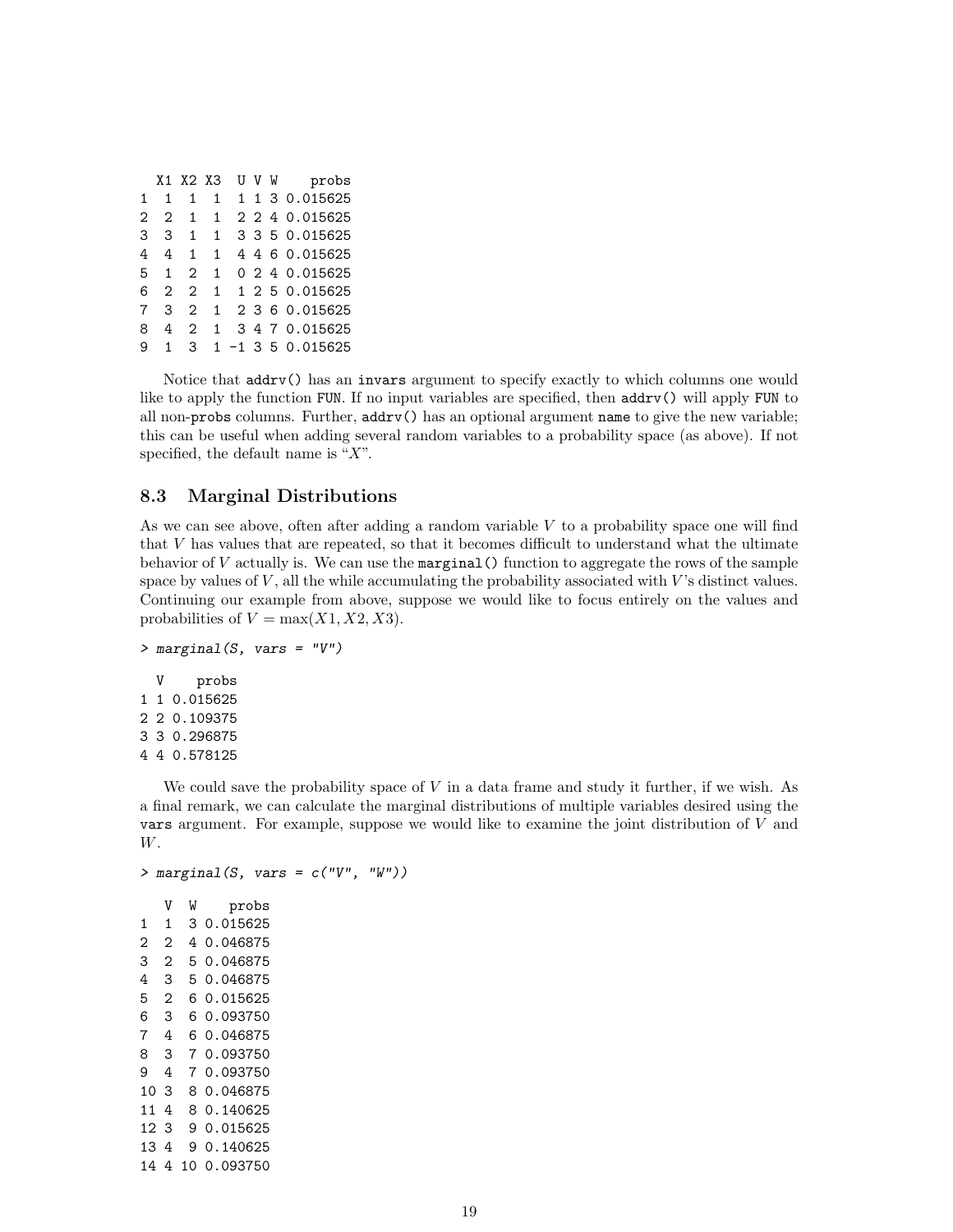# 15 4 11 0.046875

## 16 4 12 0.015625

Note that the default value of vars is the names of all columns except probs. This can be useful if there are duplicated rows in the probability space; see the next section.

# <span id="page-20-0"></span>9 Additional Topics

### <span id="page-20-1"></span>9.1 More Complicated Sample Spaces

#### A Poker Case Study

This subsection is for those who are interested in calculating probability on more complicated spaces than those represented by a simple data frame. We will walk through the example of a game of poker because it highlights some of the issues encountered when investigating more complicated sample spaces.

We have discussed the case of drawing a single card from a standard deck. In that case, each card has two properties: a rank and suit. We can ask questions about either or both to define subsets and calculate probabilities.

But now let us imagine a standard poker hand of five cards (Five Card Stud, for example). How may we represent a typical outcome? One way is to make 10 columns in a data frame. The first two could be the suit and rank of the first card, the next two could be the suit and rank of the second card, and so forth.

This representation is undesirable for two reasons. The first is that the order of draws in a poker hand is irrelevant for the Five Card Stud game. Thus, we would need to disregard the order of the entries with respect to columns, while keeping the columns paired with respect to the draws, which is not tractable to perform in R. The second reason is that many of the important properties of a poker hand (are all of the suits the same? do the ranks form an ascending sequence?,  $etc.$ ) are not easy to examine when the data are split between columns. For instance, to see if we had a flush, we would need to check the value of the suit in columns 2, 4, 6, 8, and 10. To combine this question with something about rank makes it even more complicated.

It would be nice if all five cards in the hand could be represented by a data frame, with the two columns rank and suit, and five rows, one for each card in the hand. It would be easier to ask questions of a particular outcome (are all rows of suit the same? etc.), and we already have been considering the rows of a data frame sample space to be unordered. Of course, the sample space of all possible five card hands would now be the set of all possible data frames, dimension 5x2, consisting of respective rows of the cards() sample space.

But this last task could be easily achieved by doing urnsamples(replace = FALSE , ordered = FALSE) on the rows of cards(). Samples would be of size 5. And for each possible sample, we construct a 5x2 data frame of the respective rows and store the results. Where to store them? In a *list*, called outcomes. Each entry of the list will be a data frame, conceptually, a five card hand.

Once we have the outcomes, to each entry we should associate a probability, which we could store in a vector called probs. To construct a probability space, we combine the list outcomes and the vector probs into a master list, which we call space.

#### Details

The preceding discussion has motivated the definition of what in the prob package is the most general probability space: a list containing the two components outcomes and probs. The component outcomes is a list containing elements of the most arbitrary sort; they can be data frames, vectors, more lists, whatever. The probs component is a vector (of the same length as outcomes), which associates to each element of outcomes a nonnegative number. The only additional requirement is that the sum of probs be one.

Of course, in most cases of interest the elements of outcomes will have a decidedly regular structure, to facilitate asking useful questions. To handle experiments similar in format to the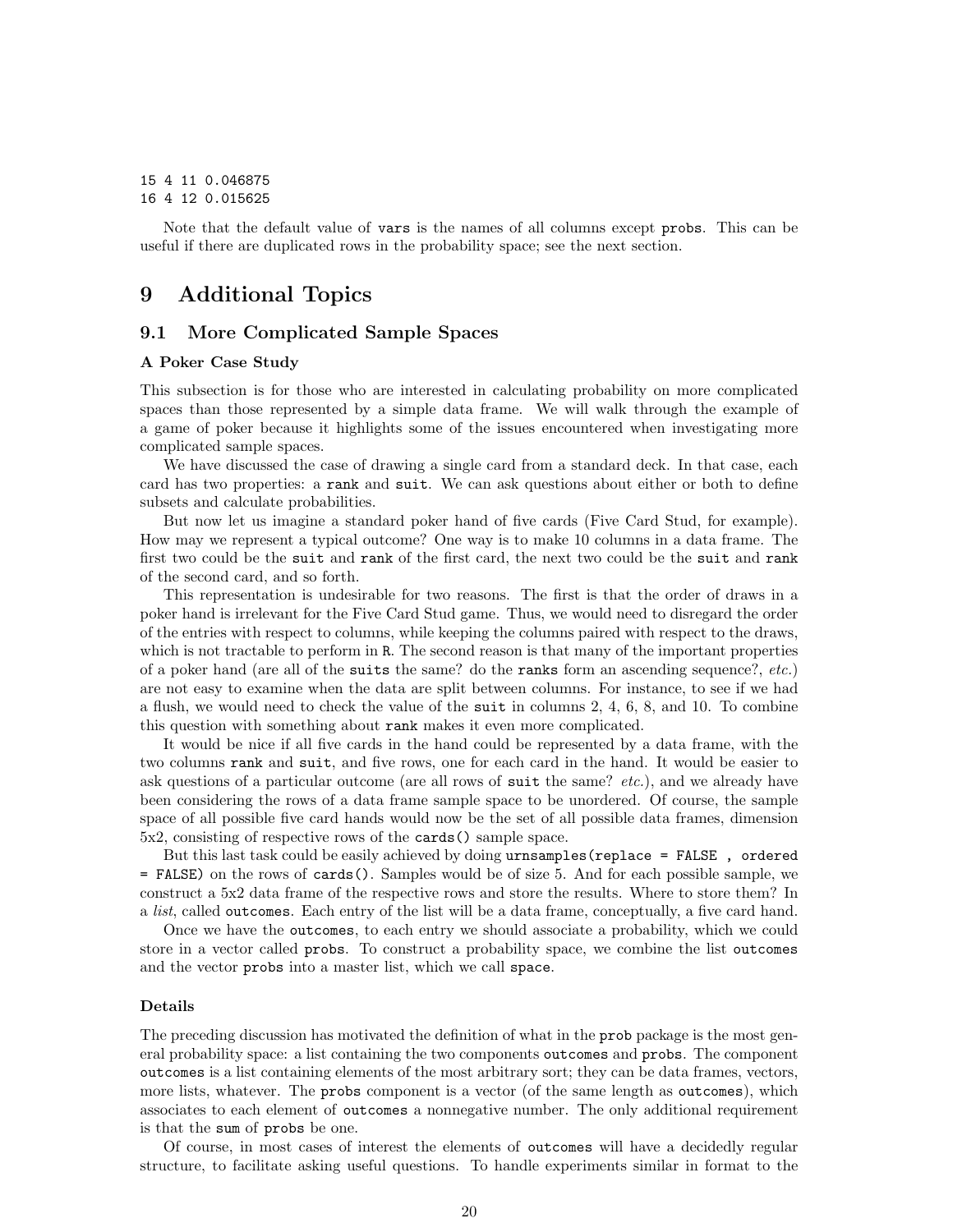poker example, the urnsamples() function has been made generic and a data frame method has been added. In this way, one can urnsample from a data frame x, and a list of outcomes is the returned value. Each entry of outcomes is a data frame with the same columns as x, simply with the number of rows equaling size.

In addition, the probspace() function is also generic, and has a list method to construct probability spaces from an input list x and a vector of probabilities probs. If no probs are specified, then probspace() assumes that the equally likely model was intended and automatically generates a vector of the correct length and with the correct entries.

The output object has class ps, to represent a probability space. It also has a secondary class of list, so that the list methods for other useful functions (such as print()) will work in the case that no ps method is found.

#### Example

We will walk through an example to get you started making more general sample spaces, and we will continue with the poker example above with one modification. For our simple poker game, we will only draw two cards instead of five. (Even two cards takes a few seconds, and five cards is incredibly large, over 2.5 million outcomes. See Section 4.3.)

 $> L \leftarrow \text{cards}()$  $> M \leftarrow$  urnsamples( $L$ , 2) > N <- probspace(M)

The first command initializes the set of 52 cards into the data frame L. The second command generates the set of all possible 2 card hands from the deck and stores them in M; note that M is a list of length 1326. The third command takes M and combines it with a vector probs, which is by default assumed to represent the equally likely model. The result is the probability space N.

We then define some subsets so that we can do probability. The next four commands set up the four events A, B, C, and D.

```
> A <- subset(N, all(suit=="Heart"))
> B <- subset(N, any(suit=="Heart"))
> C <- subset(N, any(suit=="Heart") & all(rank=="A"))
> D <- subset(N, any(suit=="Spade") & any(rank=="A"))
```
Now let's do some probability:

> Prob(A)

```
[1] 0.05882353
```

```
> Prob(B)
```

```
[1] 0.4411765
```

```
> Prob(C, given = D)
```

```
[1] 0.01149425
```

```
> Prob(D, given = C)
```

```
[1] 0.3333333
```
We can use  $all(suit=="Heart")$  to check for a flush, for instance. Note that general sample spaces constructed in the above fashion tend to get very large, very quickly. This has consequences when it comes time to do set algebra and compute conditional probability. Be warned that these can use a large amount of computing resources. Since the theme of the prob package leans toward simplicity over efficiency, users interested in doing authentically complicated probability problems would be advised to streamline the prob package functions for their own uses.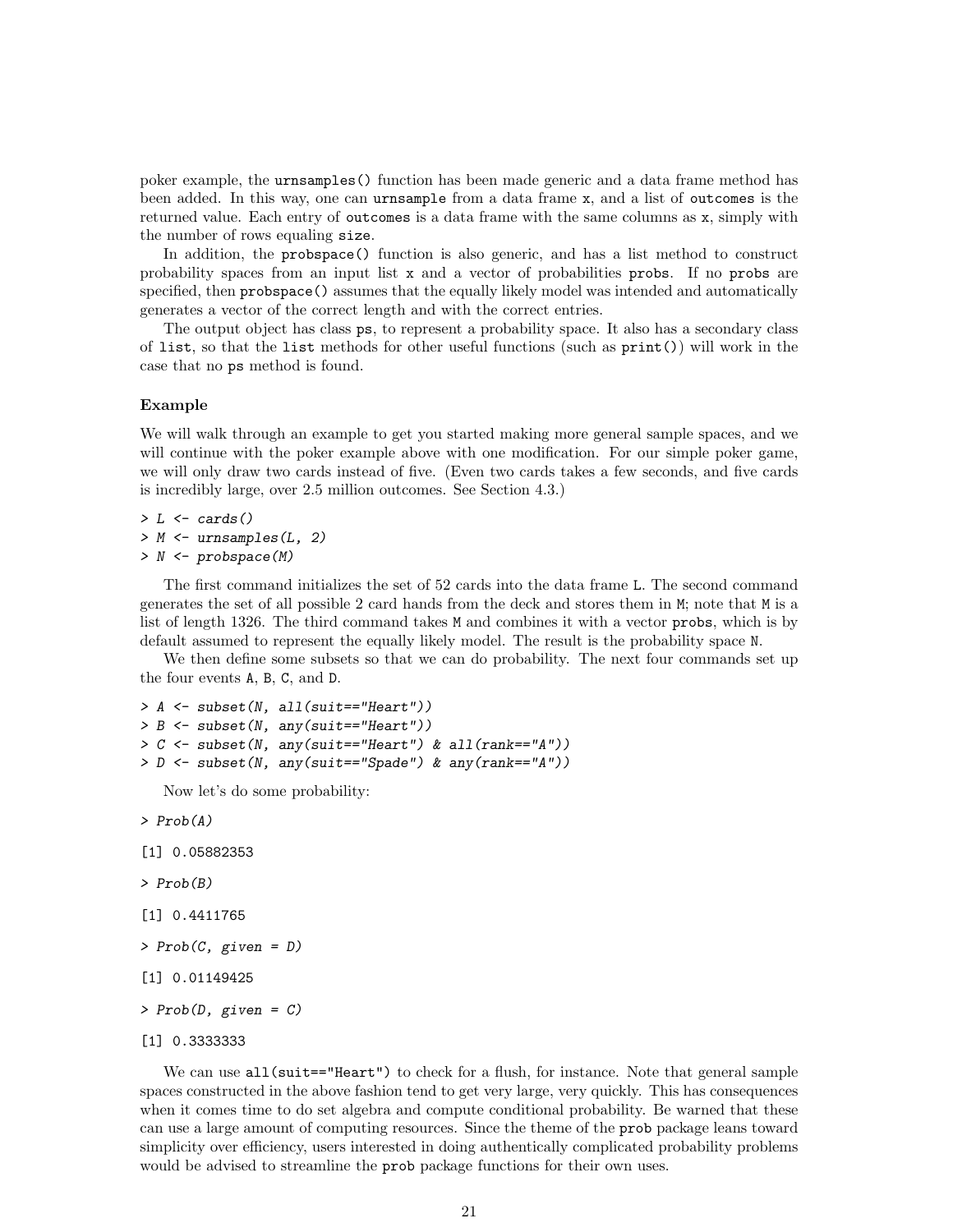# <span id="page-22-0"></span>9.2 Discrete Multivariate Distributions

It is plain to see that while we were doing all of this talking about "outcomes", "sample spaces", etc., what we were really talking about were discrete multivariate distributions with finite support (strictly speaking, only when all of the outcomes are numeric). The multinomial distribution is one example, and there are infinitely many others.

It is customary to represent the support of an  $n$  dimensional discrete random variable as a suitable subset of an n dimensional lattice or Euclidean space, and it seems like some of the existing R packages for discrete multivariate distributions have made progress in this area. We hope that the prob package helps for further development of this important topic.

For a simple example, let's set up a standard multinomial probability space. Our experiment will be taking a sample, with replacement, of size 2 from an urn with three balls inside, labeled 1, 2, and 3, respectively. The random variables X1, X2, and X3 will be the respective counts of the balls labelled 1, 2, and 3 in our sample (do you see how to do this the long way?).

```
> library(combinat)
> out \leq data.frame(t(xsimplex(3,2)))
> p \leq -\text{apply}(out, \text{ MARGIN} = 1, \text{ FUN} = \text{dmultinom}, \text{prob} = c(1,1,1))> S <- probspace(out, p)
  X1 X2 X3 probs
1 2 0 0 0.1111111
2 1 1 0 0.2222222
3 1 0 1 0.2222222
4 0 2 0 0.1111111
5 0 1 1 0.2222222
6 0 0 2 0.1111111
   The first command sets up the sample space. The xsimplex() function (in the combinat
```
package) constructs a 3x6 matrix of all points on a {3,2} simplex lattice. The transpose function t() transposes the matrix to be 6x3, so that the outcomes will be rows instead of columns. The data.frame() function coerces the matrix into a data frame, in the format of a prob sample space.

The next line defines the probs vector associated with the outcomes, and it is done with the  $apply()$  function. The idea is to apply the dmultinom() function to each row (MARGIN=1) of the data frame out. In general, given any multivariate probability mass function, we can use the FUN argument of apply() to define the probs vector.

Once we set up the probability space S, we are free to study it in detail. We can simulate, calculate marginal distributions, measure correlations, etc.

# <span id="page-22-1"></span>9.3 (In)distinguishable Elements

We hinted at the end of Section 2 that some interesting things happen when sampling from an urn with repeated elements. As we remarked there, as far as urnsamples () is concerned, all elements of the urn are distinguishable, even if they may not appear to be to our naked eye. (The reason is that urnsamples() operates on the basis of the *indices* of the elements of the urn x, and not actually on the elements themselves. This can be very useful for keeping track of the elements, but gives some surprises if the user is not careful.)

Let's look at a concrete example. We will sample from an urn that has 4 red balls and 10 blue balls inside. We will sample without replacement, and in an unordered fashion (the default behavior of urnsamples).

```
> x \leftarrow rep(c("Red", "Blue"), times = c(4,10))> P <- urnsamples(x, size = 3, replace = FALSE, ordered = FALSE)
> 0 <- probspace(P)
```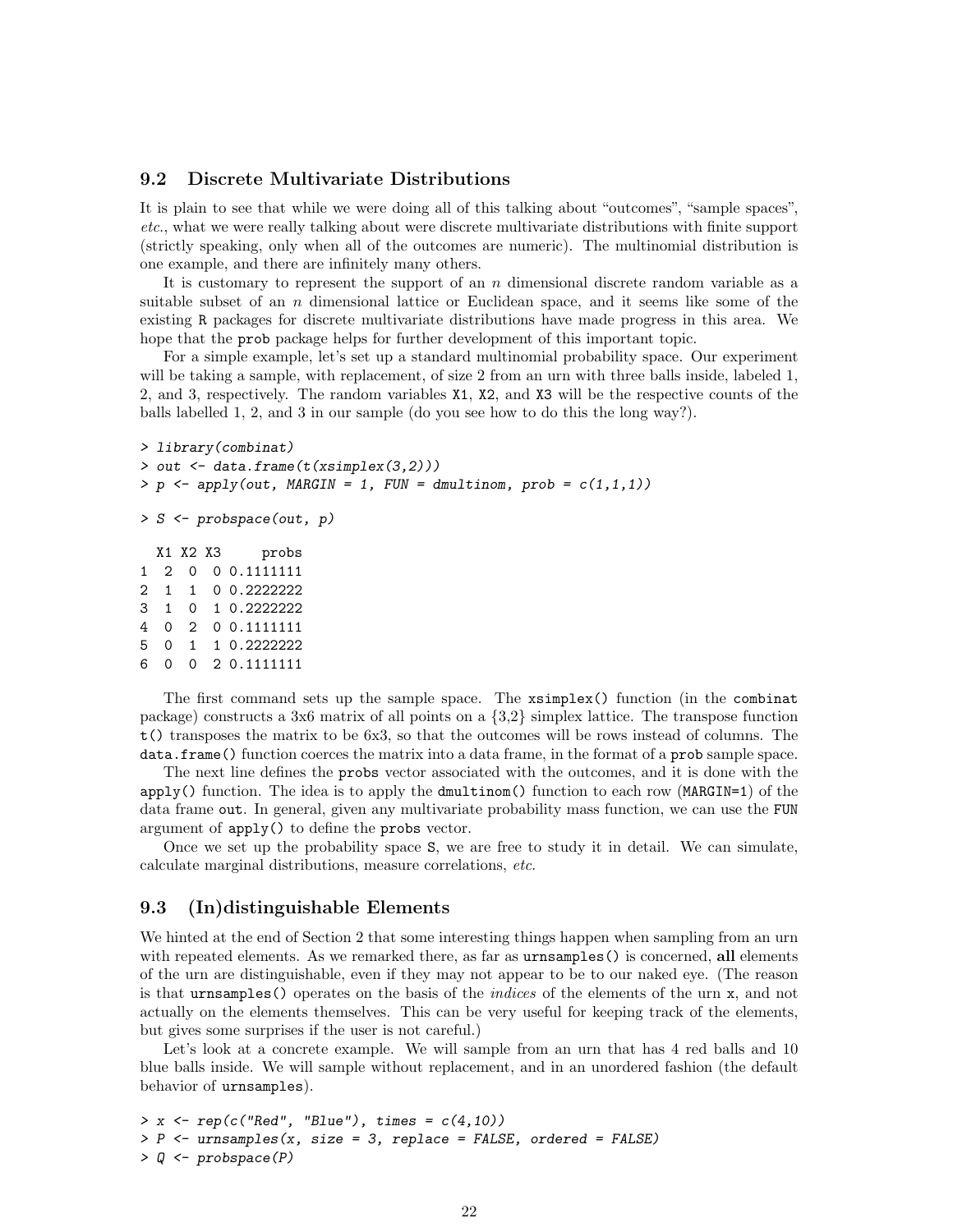So far, so good. If I were to ask the reader about the experiment just described, (s)he would likely say, "Of course! This corresponds to the hypergeometric model, where Red constitutes a success, and in the case that we are interested in the number of Reds in our sample". However, if we take a look at the probability space Q, then we are in for quite a surprise! It has 364 elements, most of which being all Red or all Blue. So what happened? The answer is that while many outcomes Blue Blue Blue may look the same listed in the data frame Q, these were derived from actually many, many Blues in separate positions in x. Imagine that we took out a large magnifying glass and took a closer look: many of the Blues that look the same from a distance reveal themselves to be quite different upon closer examination. Again, the technical reason for the repeats is that urnsamples() operates on the  $1, 2, \ldots, 14$  indices of x by drawing unordered samples, without replacement, of 1:14. It then takes those samples and substitutes back to generate the entries of the data frame. In the case where x has repeated values, the result is many repeated rows in the sample space P.

So what do we do? What if we really want to see the hypergeometric model, and we really only care about the number of Reds in our sample? Well, the good news is that while there are many repeated rows, it turns out that there are exactly the right number of rows repeated exactly the right number of times. We simply need to accumulate them to get the desired answer.

The noorder() function was designed for this case. The way it works is to 1) sort the outcomes of each row, 2) aggregate these new rows to eliminate duplications, and 3) accumulate the probabilities of each of the duplicated rows. Its only input is a probability space, and its return value is also a probability space. Let's noorder() the probability space Q and see what happens:

> noorder(Q)

|  | probs                                                                                                                          |
|--|--------------------------------------------------------------------------------------------------------------------------------|
|  |                                                                                                                                |
|  |                                                                                                                                |
|  |                                                                                                                                |
|  |                                                                                                                                |
|  | X1 X2 X3<br>1 Blue Blue Blue 0.32967033<br>2 Blue Blue Red 0.49450549<br>3 Blue Red Red 0.16483516<br>4 Red Red Red 0.01098901 |

Now, this is more like it. There are four outcomes, each with a differing number of Reds in the sample, namely, either 0, 1, 2, or 3 Reds. The probabilities associated with each outcome perhaps look familiar, and we can confirm the connection between these and the hypergeometric model with the dhyper() function:

> dhyper(0:3, 4, 10, 3)

#### [1] 0.32967033 0.49450549 0.16483516 0.01098901

Indeed, the matches are no coincidence. This example drives home the point that in every case, one must think carefully about the experiment, look carefully at the results during every step of the process, and apply the tools at hand to ultimately solve the problem.

Keep in mind that we could have arrived at the same answer by simply defining the random variable  $X =$  number of Reds and finding the marginal () distribution of X.

#### <span id="page-23-0"></span>9.4 Some Things That This Package Does Not Do

Some users will notice that some topics were omitted from the prob package. The following is a partial list of some of the more important missing topics.

• Expectation: the concept of expectation is nowhere to be found in the prob package. There are two reasons for this. First, once we have the probability space it is simple to use column operations to find expected values and it is instructive for students to perform those tasks themselves. Second, there already exists a perfectly fine expectation operator E() in the distr family of packages; there is no need to duplicate that functionality here.